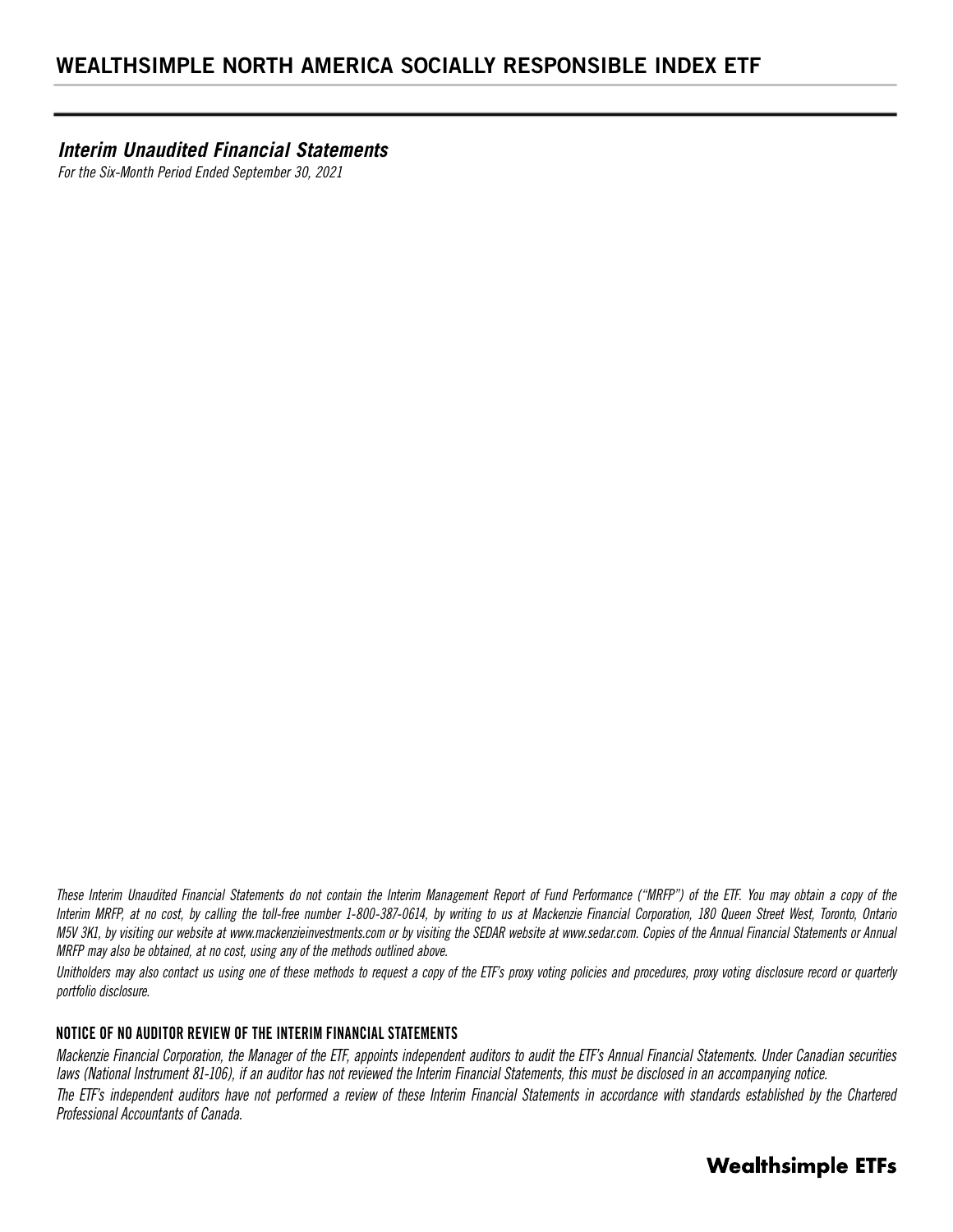*at (in \$ 000 except per unit amounts)*

|                                            | Sep. 30<br>2021 | Mar. 31<br>2021<br>(Audited) |
|--------------------------------------------|-----------------|------------------------------|
|                                            | \$              | \$                           |
| <b>ASSETS</b>                              |                 |                              |
| <b>Current assets</b>                      |                 |                              |
| Investments at fair value                  | 448,095         | 347,114                      |
| Cash and cash equivalents                  | 479             | 382                          |
| Dividends receivable                       | 485             | 299                          |
| Accounts receivable for investments sold   |                 |                              |
| Accounts receivable for units issued       |                 |                              |
| <b>Total assets</b>                        | 449.059         | 347.795                      |
| <b>LIABILITIES</b>                         |                 |                              |
| <b>Current liabilities</b>                 |                 |                              |
| Accounts payable for investments purchased |                 |                              |

Accounts payable for units redeemed  $-$ Due to manager 69 **Total liabilities 94 69 Net assets attributable to unitholders 448,965 347,726** 

### **STATEMENTS OF FINANCIAL POSITION STATEMENTS OF COMPREHENSIVE INCOME**

*for the periods ended September 30 (in \$ 000 except per unit amounts)*

|                                                                                             | 2021<br>\$ | 2020<br>\$ |
|---------------------------------------------------------------------------------------------|------------|------------|
| Income                                                                                      |            |            |
| <b>Dividends</b>                                                                            | 2,907      | 932        |
| Other changes in fair value of investments and other<br>net assets                          |            |            |
| Net realized gain (loss)                                                                    | 18,495     | 2,685      |
| Net unrealized gain (loss)                                                                  | 5,710      | 14,326     |
| <b>Total income (loss)</b>                                                                  | 27,112     | 17,943     |
| Expenses (note 6)                                                                           |            |            |
| <b>Management</b> fees                                                                      | 450        | 140        |
| Interest charges                                                                            |            | 1          |
| Commissions and other portfolio transaction costs                                           | 34         | 13         |
| Independent Review Committee fees                                                           |            |            |
| <b>Expenses before amounts absorbed by Manager</b>                                          | 484        | 154        |
| <b>Expenses absorbed by Manager</b>                                                         |            |            |
| Net expenses                                                                                | 484        | 154        |
| Increase (decrease) in net assets attributable to<br>unitholders from operations before tax | 26,628     | 17,789     |
| Foreign withholding taxes                                                                   | 303        | 87         |
| Foreign income taxes paid (recovered)                                                       |            |            |
| Increase (decrease) in net assets attributable to                                           |            |            |
| unitholders from operations                                                                 | 26,325     | 17,702     |

#### **Net assets attributable to unitholders (note 3)**

|          |                 | per unit                     |                 | per series                   |
|----------|-----------------|------------------------------|-----------------|------------------------------|
|          | Sep. 30<br>2021 | Mar. 31<br>2021<br>(Audited) | Sep. 30<br>2021 | Mar. 31<br>2021<br>(Audited) |
| Series E | 32.07           | 29.98                        | 448.965         | 347.726                      |
|          |                 |                              | 448,965         | 347,726                      |

### **Increase (decrease) in net assets attributable to unitholders from operations (note 3) per unit per series**

|          | 2021 | 2020 | 2021   | 2020   |
|----------|------|------|--------|--------|
| Series E | 2.06 | 2.26 | 26.325 | .702   |
|          |      |      | 26,325 | 17,702 |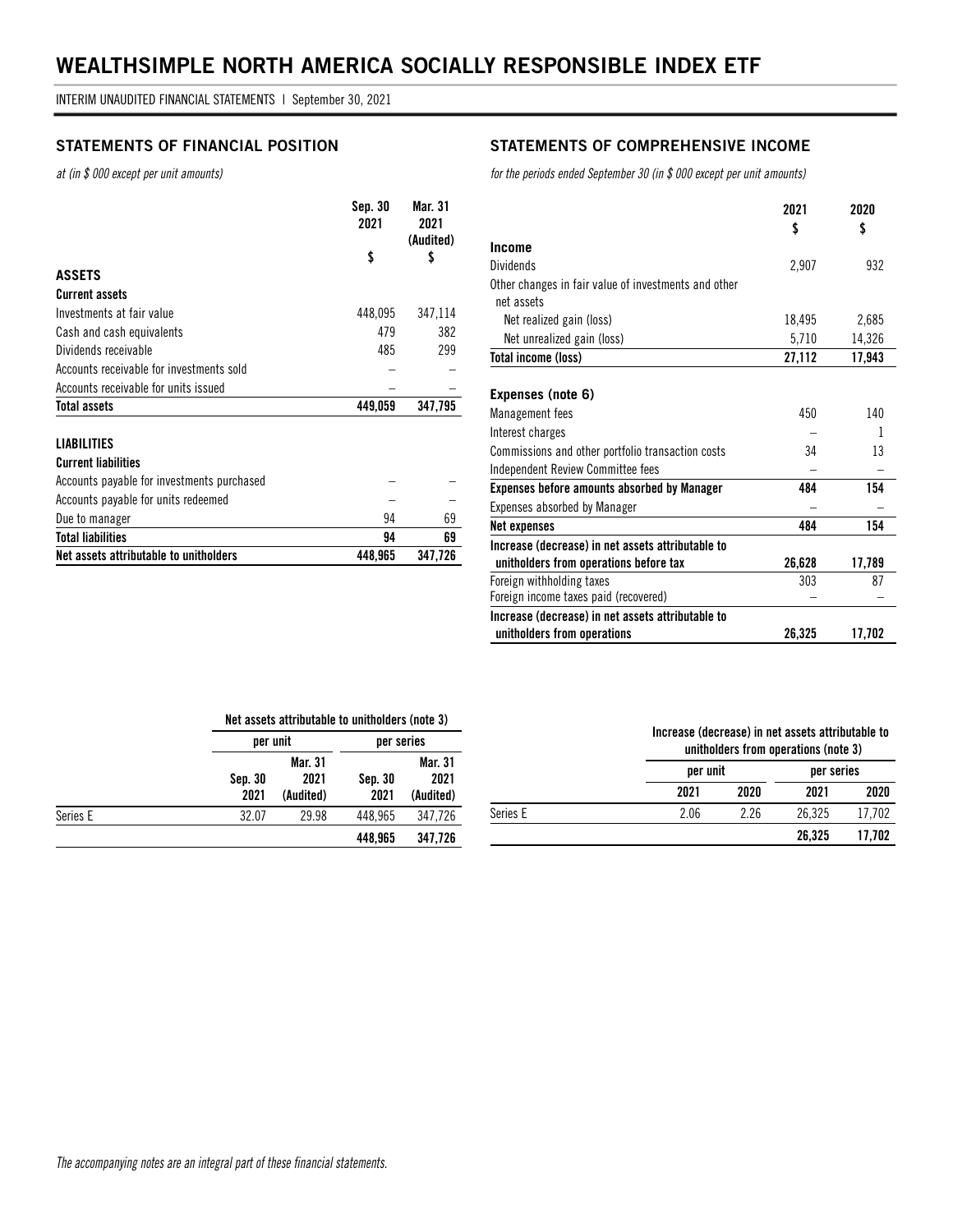### **STATEMENTS OF CHANGES IN FINANCIAL POSITION**

*for the periods ended September 30 (in \$ 000 except per unit amounts)*

|                                                   | 2021            | 2020    |
|---------------------------------------------------|-----------------|---------|
|                                                   | <b>Series E</b> |         |
| NET ASSETS ATTRIBUTABLE TO UNITHOLDERS            | \$              |         |
| Beginning of period                               | 347,726         |         |
| Increase (decrease) in net assets from operations | 26,325          | 17,702  |
| Distributions paid to unitholders:                |                 |         |
| Investment income                                 | (1, 961)        | (184)   |
| Capital gains                                     |                 |         |
| Total distributions paid to unitholders           | (1, 961)        | (184)   |
| Unit transactions:                                |                 |         |
| Proceeds from units issued                        | 76,875          | 218,727 |
| Reinvested distributions                          |                 |         |
| Payments on redemption of units                   |                 |         |
| Total unit transactions                           | 76,875          | 218,727 |
| Total increase (decrease) in net assets           | 101,239         | 236,245 |
| End of period                                     | 448,965         | 236,245 |
|                                                   |                 |         |
| Increase (decrease) in units (note 7):            | <b>Units</b>    |         |
| Units outstanding – beginning of period           | 11,600          |         |
| <b>Issued</b>                                     | 2,400           | 8,700   |
| Reinvested distributions                          |                 |         |
| Redeemed                                          |                 |         |
| Units outstanding – end of period                 | 14,000          | 8,700   |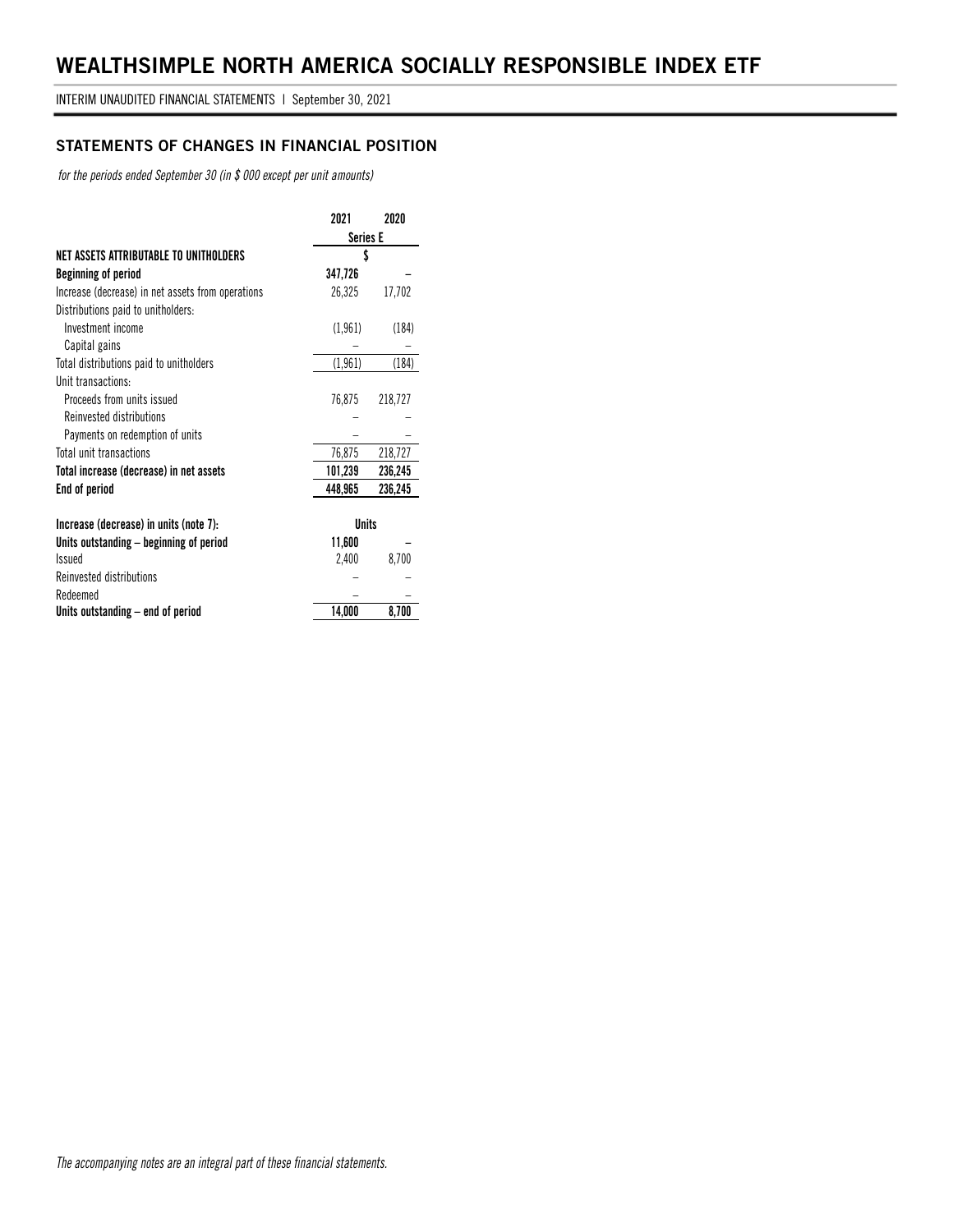#### **STATEMENTS OF CASH FLOWS**

*for the periods ended September 30 (in \$ 000 except per unit amounts)*

|                                                                      | 2021       | 2020         |
|----------------------------------------------------------------------|------------|--------------|
|                                                                      | \$         | \$           |
| Cash flows from operating activities                                 |            |              |
| Net increase (decrease) in net assets attributable to                |            |              |
| unitholders from operations                                          | 26,325     | 17,702       |
| Adjustments for:                                                     |            |              |
| Net realized loss (gain) on investments                              | (18, 478)  | (2,686)      |
| Change in net unrealized loss (gain) on investments                  | (5,710)    | (14, 326)    |
| Purchase of investments                                              | (142, 899) | (41, 407)    |
| Proceeds from sale and maturity of investments                       | 142,852    | 37,412       |
| Change in dividends receivable                                       | (186)      | (185)        |
| Change in due to manager                                             | 25         | 45           |
| Net cash from operating activities                                   | 1,929      | (3, 445)     |
|                                                                      |            |              |
| Cash flows from financing activities                                 |            |              |
| Proceeds from units issued                                           | 133        | 4,508        |
| Payments on redemption of units                                      |            |              |
| Distributions paid net of reinvestments                              | (1, 961)   | (184)        |
| Net cash from financing activities                                   | (1,828)    | 4,324        |
|                                                                      |            |              |
| Net increase (decrease) in cash and cash equivalents                 | 101        | 879          |
| Cash and cash equivalents at beginning of period                     | 382        |              |
| Effect of exchange rate fluctuations on cash and cash                |            |              |
| equivalents                                                          | (4)        |              |
| Cash and cash equivalents at end of period                           | 479        | 879          |
|                                                                      |            |              |
| Cash                                                                 | 479        | 879          |
| Cash equivalents                                                     |            |              |
| Cash and cash equivalents at end of period                           | 479        | 879          |
|                                                                      |            |              |
| Supplementary disclosures on cash flow from operating<br>activities: |            |              |
| Dividends received                                                   | 2,721      | 747          |
| Foreign taxes paid                                                   | 303        | 87           |
| Interest received                                                    |            |              |
| Interest paid                                                        |            | $\mathbf{1}$ |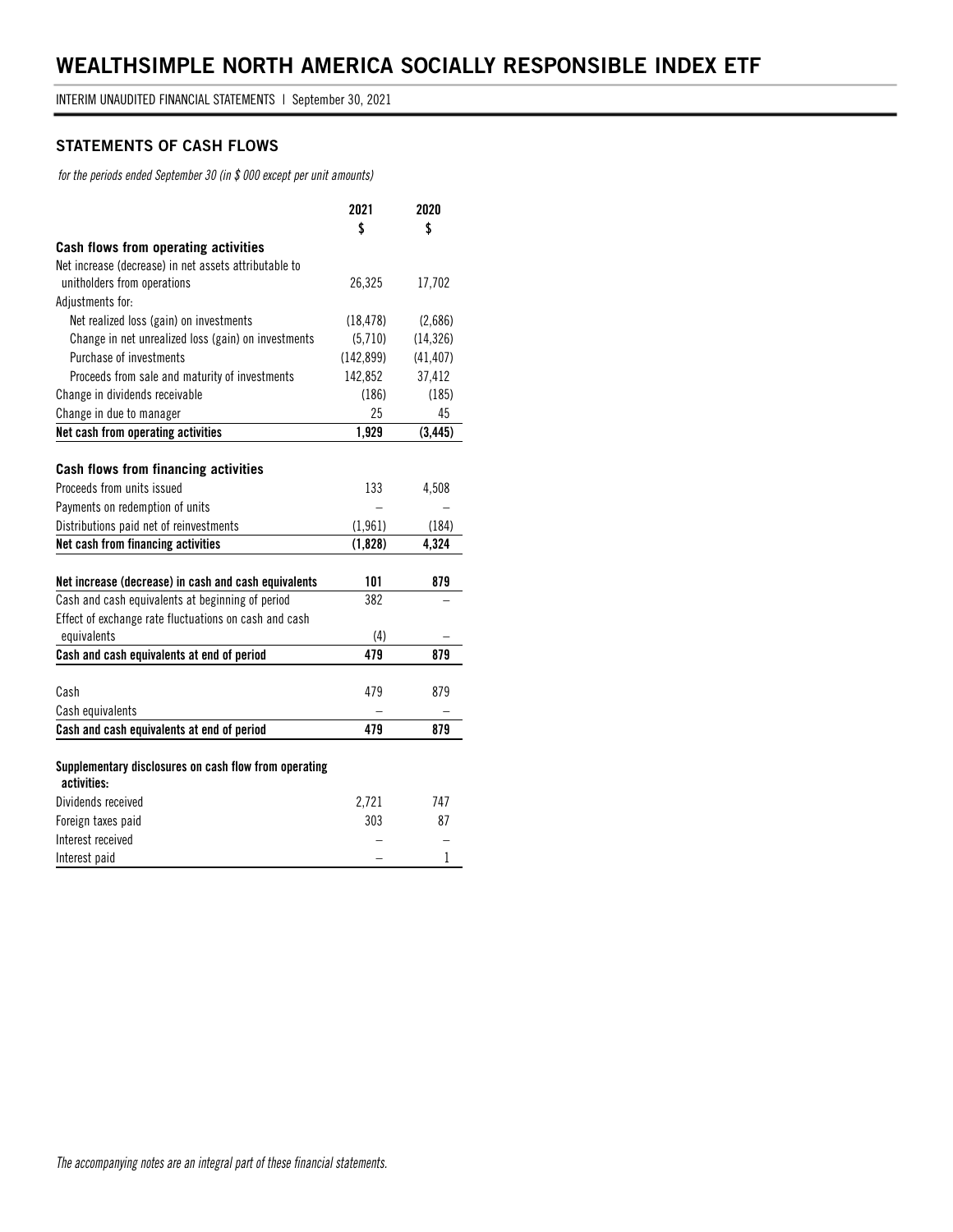INTERIM UNAUDITED FINANCIAL STATEMENTS | September 30, 2021

### **SCHEDULE OF INVESTMENTS**

*September 30, 2021*

|                                           | Country              | Sector                        | Par Value/<br>No. of<br><b>Shares/Units</b> | Average<br>Cost<br>(\$000) | Fair<br>Value<br>(\$000) |
|-------------------------------------------|----------------------|-------------------------------|---------------------------------------------|----------------------------|--------------------------|
| <b>EQUITIES</b>                           |                      |                               |                                             |                            |                          |
| A.O. Smith Corp.                          | <b>United States</b> | Industrials                   | 47,948                                      | 4,184                      | 3,709                    |
| ABIOMED Inc.                              | <b>United States</b> | <b>Health Care</b>            | 4,611                                       | 1,877                      | 1,901                    |
| Accenture PLC Class A                     | <b>United States</b> | <b>Information Technology</b> | 4,987                                       | 1,532                      | 2,021                    |
| Adobe Systems Inc.                        | <b>United States</b> | <b>Information Technology</b> | 1,875                                       | 1,135                      | 1,367                    |
| Advanced Micro Devices Inc.               | <b>United States</b> | Information Technology        | 7,980                                       | 858                        | 1,040                    |
| Aflac Inc.                                | <b>United States</b> | <b>Financials</b>             | 12,186                                      | 833                        | 805                      |
| Agilent Technologies Inc.                 | <b>United States</b> | <b>Health Care</b>            | 17,254                                      | 2,481                      | 3,443                    |
| Alleghany Corp.                           | <b>United States</b> | Financials                    | 1,020                                       | 870                        | 807                      |
| The Allstate Corp.                        | <b>United States</b> | <b>Financials</b>             | 5,991                                       | 815                        | 966                      |
| Ally Financial Inc.                       | <b>United States</b> | <b>Financials</b>             | 9,884                                       | 536                        | 639                      |
| Alphabet Inc. Class A                     | <b>United States</b> | <b>Communication Services</b> | 538                                         | 1,235                      | 1,822                    |
| Amazon.com Inc.                           | <b>United States</b> | <b>Consumer Discretionary</b> | 670                                         | 2,622                      | 2,788                    |
| American Express Co.                      | <b>United States</b> | <b>Financials</b>             | 3,401                                       | 517                        | 722                      |
| Amgen Inc.                                | <b>United States</b> | <b>Health Care</b>            | 10,531                                      | 3,207                      | 2,836                    |
| Anthem Inc.                               | <b>United States</b> | <b>Health Care</b>            | 5,157                                       | 2,119                      | 2,435                    |
| Aon PLC                                   | Ireland              | <b>Financials</b>             | 3,465                                       | 941                        | 1,254                    |
| Apple Inc.                                | <b>United States</b> | Information Technology        | 8,519                                       | 1,192                      | 1,527                    |
| Applied Materials Inc.                    | <b>United States</b> | <b>Information Technology</b> | 16,635                                      | 2,041                      | 2,712                    |
| Aptiv PLC                                 | <b>United States</b> | <b>Consumer Discretionary</b> | 14,717                                      | 2,645                      | 2,777                    |
| Arista Networks Inc.                      | <b>United States</b> | Information Technology        | 2,458                                       | 849                        | 1,070                    |
| Automatic Data Processing Inc.            | <b>United States</b> | Information Technology        | 6,633                                       | 1,427                      | 1,680                    |
| Bank of America Corp.                     | <b>United States</b> | <b>Financials</b>             | 15,171                                      | 732                        | 816                      |
| <b>Bank of Montreal</b>                   | Canada               | <b>Financials</b>             | 8,181                                       | 831                        | 1,034                    |
| The Bank of Nova Scotia                   | Canada               | <b>Financials</b>             | 14,829                                      | 1,176                      | 1,156                    |
| BCE Inc.                                  | Canada               | <b>Communication Services</b> | 40,335                                      | 2,322                      | 2,559                    |
| Best Buy Co. Inc.                         | <b>United States</b> | <b>Consumer Discretionary</b> | 18,742                                      | 2,476                      | 2,509                    |
| The Blackstone Group Inc. Class A         | <b>United States</b> | <b>Financials</b>             | 6,466                                       | 622                        | 953                      |
| Booking Holdings Inc.                     | <b>United States</b> | <b>Consumer Discretionary</b> | 1,048                                       | 2,618                      | 3,151                    |
| Burlington Stores Inc.                    | <b>United States</b> | <b>Consumer Discretionary</b> | 5,779                                       | 2,404                      | 2,076                    |
| C.H. Robinson Worldwide Inc.              | <b>United States</b> | Industrials                   | 40,095                                      | 4,519                      | 4,418                    |
| <b>Canadian Imperial Bank of Commerce</b> | Canada               | Financials                    | 8,042                                       | 943                        | 1,134                    |
| Capital One Financial Corp.               | <b>United States</b> | Financials                    | 3,311                                       | 491                        | 679                      |
| Cardinal Health Inc.                      | <b>United States</b> | <b>Health Care</b>            | 41,373                                      | 2,906                      | 2,592                    |
| CarMax Inc.                               | <b>United States</b> | <b>Consumer Discretionary</b> | 14,794                                      | 2,103                      | 2,398                    |
| Choe Global Markets Inc.                  | <b>United States</b> | <b>Financials</b>             | 6,120                                       | 782                        | 960                      |
| <b>CBRE Group Inc. Class A</b>            | <b>United States</b> | Real Estate                   | 6,802                                       | 608                        | 839                      |
| CGI Inc.                                  | Canada               | <b>Information Technology</b> | 20,487                                      | 1,946                      | 2,204                    |
| Chubb Ltd.                                | <b>United States</b> | <b>Financials</b>             | 4,523                                       | 955                        | 994                      |
| Church & Dwight Co. Inc.                  | <b>United States</b> | <b>Consumer Staples</b>       | 65,494                                      | 7,577                      | 6,850                    |
| Cigna Corp.                               | <b>United States</b> | <b>Health Care</b>            | 8,393                                       | 2,222                      | 2,128                    |
| Cincinnati Financial Corp.                | <b>United States</b> | Financials                    | 5,260                                       | 557                        | 761                      |
| Cisco Systems Inc.                        | <b>United States</b> | Information Technology        | 24,511                                      | 1,460                      | 1,690                    |
| Citizens Financial Group Inc.             | <b>United States</b> | Financials                    | 10,892                                      | 646                        | 648                      |
| The Clorox Co.                            | <b>United States</b> | <b>Consumer Staples</b>       | 29,663                                      | 7,483                      | 6,222                    |
| The Coca-Cola Co.                         | <b>United States</b> | <b>Consumer Staples</b>       | 119,935                                     | 7,875                      | 7,971                    |
| Comcast Corp. Class A                     | <b>United States</b> | <b>Communication Services</b> | 48,308                                      | 3,207                      | 3,422                    |
| Constellation Software Inc.               | Canada               | Information Technology        | 940                                         | 1,723                      | 1,951                    |
| CoStar Group Inc.                         | <b>United States</b> | Industrials                   | 14,405                                      | 1,637                      | 1,570                    |
| Cummins Inc.                              | <b>United States</b> | Industrials                   | 14,307                                      | 3,862                      | 4,069                    |
| CVS Health Corp.                          | <b>United States</b> | <b>Health Care</b>            | 32,386                                      | 3,322                      | 3,481                    |
| D.R. Horton Inc.                          | <b>United States</b> | <b>Consumer Discretionary</b> | 83,785                                      | 7,732                      | 8,911                    |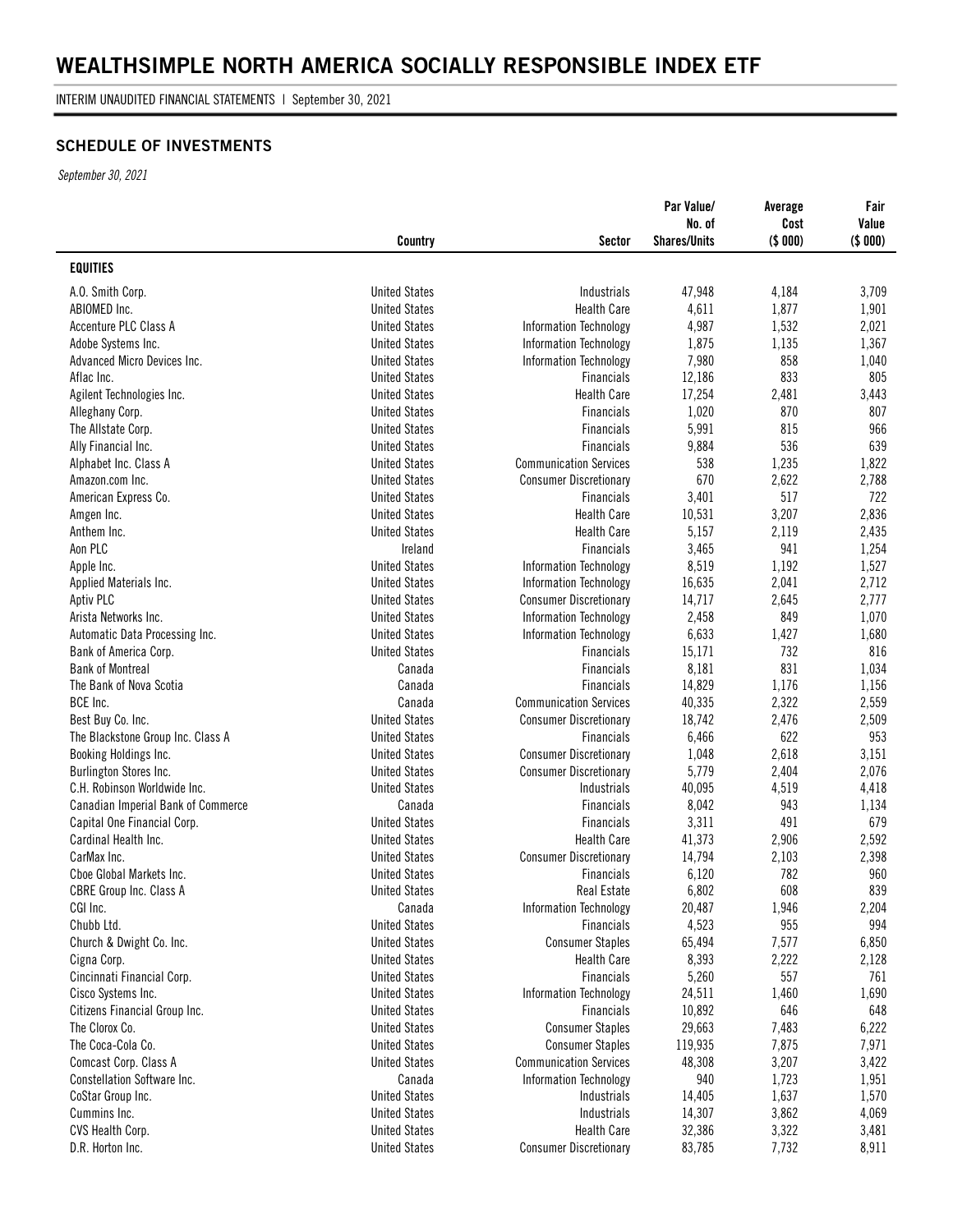INTERIM UNAUDITED FINANCIAL STATEMENTS | September 30, 2021

### **SCHEDULE OF INVESTMENTS (cont'd)**

*September 30, 2021*

|                                             | Country              | Sector                        | Par Value/<br>No. of<br><b>Shares/Units</b> | Average<br>Cost<br>(\$ 000) | Fair<br>Value<br>(\$ 000) |
|---------------------------------------------|----------------------|-------------------------------|---------------------------------------------|-----------------------------|---------------------------|
| <b>EQUITIES (cont'd)</b>                    |                      |                               |                                             |                             |                           |
| DAVITA Inc.                                 | <b>United States</b> | <b>Health Care</b>            | 17,525                                      | 2,333                       | 2,581                     |
| Deere & Co.                                 | <b>United States</b> | Industrials                   | 8,784                                       | 3,051                       | 3,728                     |
| DexCom Inc.                                 | <b>United States</b> | <b>Health Care</b>            | 3,230                                       | 1,518                       | 2,237                     |
| <b>Discover Financial Services</b>          | <b>United States</b> | <b>Financials</b>             | 3,836                                       | 367                         | 597                       |
| eBay Inc.                                   | <b>United States</b> | <b>Consumer Discretionary</b> | 35,902                                      | 2,722                       | 3,168                     |
| Edwards Lifesciences Corp.                  | <b>United States</b> | <b>Health Care</b>            | 20,353                                      | 2,930                       | 2,918                     |
| Electronic Arts Inc.                        | <b>United States</b> | <b>Communication Services</b> | 63,203                                      | 11,100                      | 11,388                    |
| Equifax Inc.                                | <b>United States</b> | Industrials                   | 13,452                                      | 3,185                       | 4,318                     |
| The Estée Lauder Companies Inc. Class A     | <b>United States</b> | <b>Consumer Staples</b>       | 14,315                                      | 4,380                       | 5,438                     |
| Etsy Inc.                                   | <b>United States</b> | <b>Consumer Discretionary</b> | 6,741                                       | 1,374                       | 1,776                     |
| Expeditors International of Washington Inc. | <b>United States</b> | Industrials                   | 30,921                                      | 3,677                       | 4,666                     |
| F5 Networks Inc.                            | <b>United States</b> | Information Technology        | 7,161                                       | 1,799                       | 1,803                     |
| Facebook Inc.                               | <b>United States</b> | <b>Communication Services</b> | 3,157                                       | 1,101                       | 1,357                     |
| Fairfax Financial Holdings Ltd. Sub. voting | Canada               | <b>Financials</b>             | 1,705                                       | 972                         | 872                       |
| <b>Fifth Third Bancorp</b>                  | <b>United States</b> | <b>Financials</b>             | 13,499                                      | 684                         | 726                       |
| First Republic Bank                         | <b>United States</b> | <b>Financials</b>             | 3,599                                       | 650                         | 879                       |
| Fortinet Inc.                               | <b>United States</b> | Information Technology        | 3,965                                       | 797                         | 1,467                     |
| Gartner Inc.                                | <b>United States</b> | Information Technology        | 4,708                                       | 951                         | 1,812                     |
| General Mills Inc.                          | <b>United States</b> | <b>Consumer Staples</b>       | 96,050                                      | 7,496                       | 7,278                     |
| Genuine Parts Co.                           | <b>United States</b> | <b>Consumer Discretionary</b> | 19,542                                      | 2,538                       | 3,001                     |
| George Weston Ltd.                          | Canada               | <b>Consumer Staples</b>       | 39,298                                      | 5,240                       | 5,369                     |
| Gilead Sciences Inc.                        | <b>United States</b> | <b>Health Care</b>            | 36,300                                      | 2,964                       | 3,212                     |
| The Goldman Sachs Group Inc.                | <b>United States</b> | Financials                    | 1,766                                       | 794                         | 846                       |
| $\mathbf{1}$<br>Great-West Lifeco Inc.      | Canada               | <b>Financials</b>             | 27,460                                      | 774                         | 1,058                     |
| The Hartford Financial Services Group Inc.  | <b>United States</b> | Financials                    | 9,163                                       | 563                         | 815                       |
| Henry Schein Inc.                           | <b>United States</b> | <b>Health Care</b>            | 33,147                                      | 2,847                       | 3,198                     |
| The Hershey Co.                             | <b>United States</b> | <b>Consumer Staples</b>       | 33,155                                      | 6,420                       | 7,108                     |
| Hewlett Packard Enterprise Co.              | <b>United States</b> | Information Technology        | 76,031                                      | 1,400                       | 1,372                     |
| Hologic Inc.                                | <b>United States</b> | <b>Health Care</b>            | 32,603                                      | 2,641                       | 3,048                     |
| Humana Inc.                                 | <b>United States</b> | <b>Health Care</b>            | 4,613                                       | 2,615                       | 2,274                     |
| Huntington Bancshares Inc.                  | <b>United States</b> | <b>Financials</b>             | 39,680                                      | 752                         | 777                       |
| Hydro One Inc.                              | Canada               | <b>Utilities</b>              | 753,887                                     | 20,937                      | 22,572                    |
| IA Financial Corporate Inc.                 | Canada               | <b>Financials</b>             | 12,614                                      | 682                         | 906                       |
| <b>IDEXX Laboratories Inc.</b>              | <b>United States</b> | <b>Health Care</b>            | 3,347                                       | 2,178                       | 2,636                     |
| $\mathbf{1}$<br>IGM Financial Inc.          | Canada               | Financials                    | 23,392                                      | 820                         | 1,058                     |
| Illumina Inc.                               | <b>United States</b> | <b>Health Care</b>            | 3,954                                       | 2,101                       | 2,031                     |
| Intact Financial Corp.                      | Canada               | <b>Financials</b>             | 7,188                                       | 1,042                       | 1,204                     |
| Intercontinental Exchange Inc.              | <b>United States</b> | Financials                    | 7,386                                       | 990                         | 1,074                     |
| Intuit Inc.                                 | <b>United States</b> | <b>Information Technology</b> | 2,280                                       | 1,028                       | 1,558                     |
| Intuitive Surgical Inc.                     | <b>United States</b> | <b>Health Care</b>            | 2,161                                       | 2,695                       | 2,721                     |
| J.M. Smucker Co.                            | <b>United States</b> | <b>Consumer Staples</b>       | 41,671                                      | 6,314                       | 6,335                     |
| Jazz Pharmaceuticals PLC                    | <b>United States</b> | <b>Health Care</b>            | 11,289                                      | 2,044                       | 1,862                     |
| JPMorgan Chase & Co.                        | <b>United States</b> | Financials                    | 4,368                                       | 854                         | 906                       |
| Keurig Dr Pepper Inc.                       | <b>United States</b> | <b>Consumer Staples</b>       | 140,856                                     | 5,749                       | 6,094                     |
| KeyCorp                                     | <b>United States</b> | Financials                    | 24,263                                      | 670                         | 664                       |
| KLA-Tencor Corp.                            | <b>United States</b> | Information Technology        | 2,891                                       | 1,109                       | 1,225                     |
| Lam Research Corp.                          | <b>United States</b> | <b>Information Technology</b> | 1,366                                       | 761                         | 985                       |
| LKQ Corp.                                   | <b>United States</b> | <b>Consumer Discretionary</b> | 147,484                                     | 6,471                       | 9,400                     |
| Loblaw Companies Ltd.                       | Canada               | <b>Consumer Staples</b>       | 62,349                                      | 5,389                       | 5,419                     |
| Lowe's Companies Inc.                       | <b>United States</b> | <b>Consumer Discretionary</b> | 11,632                                      | 2,410                       | 2,989                     |
| Lululemon Athletica Inc.                    | <b>United States</b> | <b>Consumer Discretionary</b> | 5,295                                       | 2,251                       | 2,714                     |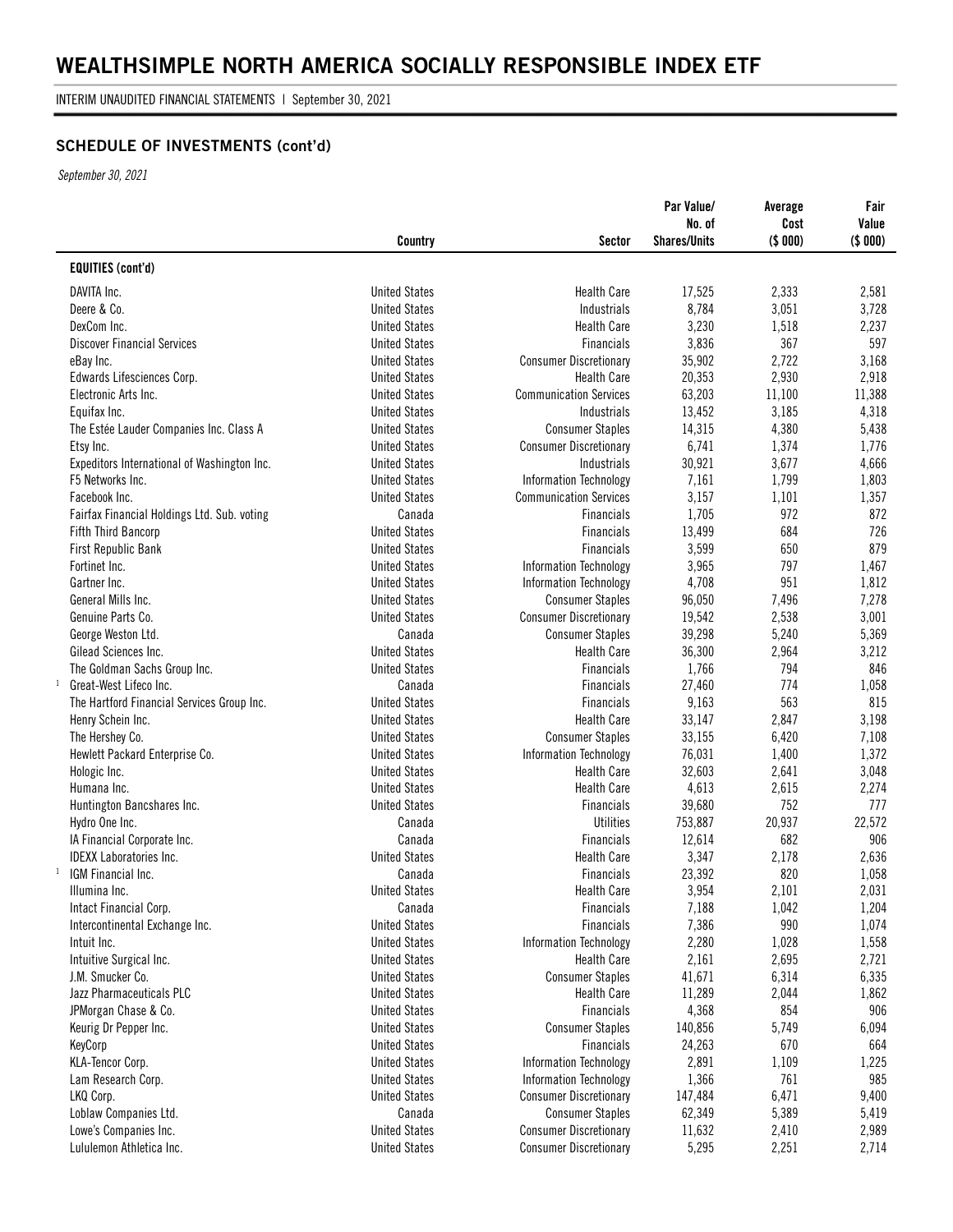INTERIM UNAUDITED FINANCIAL STATEMENTS | September 30, 2021

### **SCHEDULE OF INVESTMENTS (cont'd)**

*September 30, 2021*

|                                                   | Country              | Sector                               | Par Value/<br>No. of<br><b>Shares/Units</b> | Average<br>Cost<br>(\$000) | Fair<br>Value<br>(\$ 000) |
|---------------------------------------------------|----------------------|--------------------------------------|---------------------------------------------|----------------------------|---------------------------|
| <b>EQUITIES (cont'd)</b>                          |                      |                                      |                                             |                            |                           |
| Magna International Inc.                          | Canada               | <b>Consumer Discretionary</b>        | 31,318                                      | 2,566                      | 2,985                     |
| Manulife Financial Corp.                          | Canada               | <b>Financials</b>                    | 34,596                                      | 897                        | 843                       |
| Marsh & McLennan Companies Inc.                   | <b>United States</b> | <b>Financials</b>                    | 6,449                                       | 980                        | 1,237                     |
| MasterCard Inc. Class A                           | <b>United States</b> | Information Technology               | 1,780                                       | 759                        | 784                       |
| <b>Medtronic PLC</b>                              | <b>United States</b> | <b>Health Care</b>                   | 20,911                                      | 2,950                      | 3,320                     |
| MetLife Inc.                                      | <b>United States</b> | <b>Financials</b>                    | 10,127                                      | 818                        | 792                       |
| Mettler-Toledo International Inc.                 | <b>United States</b> | <b>Health Care</b>                   | 1,662                                       | 2,604                      | 2,899                     |
| Microsoft Corp.                                   | <b>United States</b> | Information Technology               | 4,569                                       | 1,297                      | 1,631                     |
| Mondelez International Inc.                       | <b>United States</b> | <b>Consumer Staples</b>              | 100,957                                     | 7,347                      | 7,440                     |
| Moody's Corp.                                     | <b>United States</b> | <b>Financials</b>                    | 8,391                                       | 3,262                      | 3,774                     |
| <b>Morgan Stanley</b>                             | <b>United States</b> | <b>Financials</b>                    | 6,683                                       | 535                        | 824                       |
| National Bank of Canada                           | Canada               | <b>Financials</b>                    | 10,960                                      | 995                        | 1,066                     |
| NetApp Inc.                                       | <b>United States</b> | Information Technology               | 12,064                                      | 852                        | 1,372                     |
| Netflix Inc.                                      | <b>United States</b> | <b>Communication Services</b>        | 1,814                                       | 1,115                      | 1,402                     |
| Nike Inc. Class B                                 | <b>United States</b> | <b>Consumer Discretionary</b>        | 28,997                                      | 4,493                      | 5,334                     |
| Northern Trust Corp.                              | <b>United States</b> | <b>Financials</b>                    | 5,642                                       | 789                        | 770                       |
| <b>NVIDIA Corp.</b>                               | <b>United States</b> | Information Technology               | 4,087                                       | 748                        | 1,072                     |
| NVR Inc.                                          | <b>United States</b> | <b>Consumer Discretionary</b>        | 1,460                                       | 7,621                      | 8,865                     |
| Omnicom Group Inc.                                | <b>United States</b> | <b>Communication Services</b>        | 40,698                                      | 4,034                      | 3,735                     |
| Onex Corp. Sub. voting                            | Canada               | <b>Financials</b>                    | 10,432                                      | 881                        | 934                       |
| Open Text Corp.                                   | Canada               | Information Technology               | 30,305                                      | 1,748                      | 1,873                     |
| Oracle Corp.                                      | <b>United States</b> | Information Technology               | 15,820                                      | 1,274                      | 1,746                     |
| PayPal Holdings Inc.                              | <b>United States</b> | Information Technology               | 3,521                                       | 918                        | 1,160                     |
| PNC Financial Services Group Inc.                 | <b>United States</b> | <b>Financials</b>                    | 3,339                                       | 803                        | 827                       |
| Power Corp. of Canada Sub. Voting<br>$\mathbf{I}$ | Canada               | <b>Financials</b>                    | 22,021                                      | 890                        | 919                       |
| PPG Industries Inc.                               | <b>United States</b> | <b>Materials</b>                     | 20,405                                      | 4,412                      | 3,696                     |
| Principal Financial Group Inc.                    | <b>United States</b> | <b>Financials</b>                    | 8,781                                       | 710                        | 716                       |
| Prudential Financial Inc.                         | <b>United States</b> | <b>Financials</b>                    | 5,384                                       | 677                        | 717                       |
| Qualcomm Inc.                                     | <b>United States</b> | Information Technology               | 7,276                                       | 1,184                      | 1,189                     |
| Quest Diagnostics Inc.                            | <b>United States</b> | <b>Health Care</b>                   | 18,941                                      | 3,070                      | 3,486                     |
| Raymond James Financial Inc.                      | <b>United States</b> | <b>Financials</b>                    | 7,042                                       | 779                        | 823                       |
| Regeneron Pharmaceuticals Inc.                    | <b>United States</b> | <b>Health Care</b>                   | 3,557                                       | 2,513                      | 2,727                     |
| Regions Financial Corp.                           | <b>United States</b> | <b>Financials</b>                    | 26,380                                      | 718                        | 712                       |
| ResMed Inc.                                       | <b>United States</b> | <b>Health Care</b>                   | 7,736                                       | 1,974                      | 2,582                     |
| Ritchie Bros. Auctioneers Inc.                    | Canada               | Industrials                          | 59,450                                      | 4,080                      | 4,647                     |
|                                                   | <b>United States</b> | <b>Consumer Discretionary</b>        | 17,406                                      | 2,417                      | 2,400                     |
| Ross Stores Inc.<br>Royal Bank of Canada          | Canada               |                                      |                                             |                            |                           |
|                                                   | <b>United States</b> | Financials                           | 10,128<br>4,349                             | 1,290                      | 1,276                     |
| Salesforce.com Inc.<br>SEI Investments Co.        | <b>United States</b> | Information Technology               |                                             | 1,296                      | 1,494                     |
| ServiceNow Inc.                                   | <b>United States</b> | Financials<br>Information Technology | 11,460<br>1,762                             | 845                        | 861                       |
|                                                   |                      |                                      |                                             | 1,058                      | 1,389                     |
| Shaw Communications Inc. Class B non-voting       | Canada               | <b>Communication Services</b>        | 45,922<br>955                               | 1,658                      | 1,691                     |
| Shopify Inc. Class A                              | Canada               | Information Technology               |                                             | 1,282                      | 1,642                     |
| Square Inc. Class A                               | <b>United States</b> | Information Technology               | 2,884                                       | 607                        | 876                       |
| Stryker Corp.                                     | <b>United States</b> | <b>Health Care</b>                   | 8,714                                       | 2,505                      | 2,911                     |
| Sun Life Financial Inc.                           | Canada               | <b>Financials</b>                    | 17,087                                      | 952                        | 1,114                     |
| <b>SVB Financial Group</b>                        | <b>United States</b> | Financials                           | 865                                         | 539                        | 709                       |
| <b>Synchrony Financial</b>                        | <b>United States</b> | Financials                           | 10,147                                      | 410                        | 628                       |
| Synopsys Inc.                                     | <b>United States</b> | <b>Information Technology</b>        | 4,619                                       | 1,566                      | 1,752                     |
| T. Rowe Price Group Inc.                          | <b>United States</b> | Financials                           | 3,335                                       | 635                        | 831                       |
| Take-Two Interactive Software Inc.                | <b>United States</b> | <b>Communication Services</b>        | 46,388                                      | 9,456                      | 9,052                     |
| Target Corp.                                      | <b>United States</b> | <b>Consumer Discretionary</b>        | 9,877                                       | 2,438                      | 2,862                     |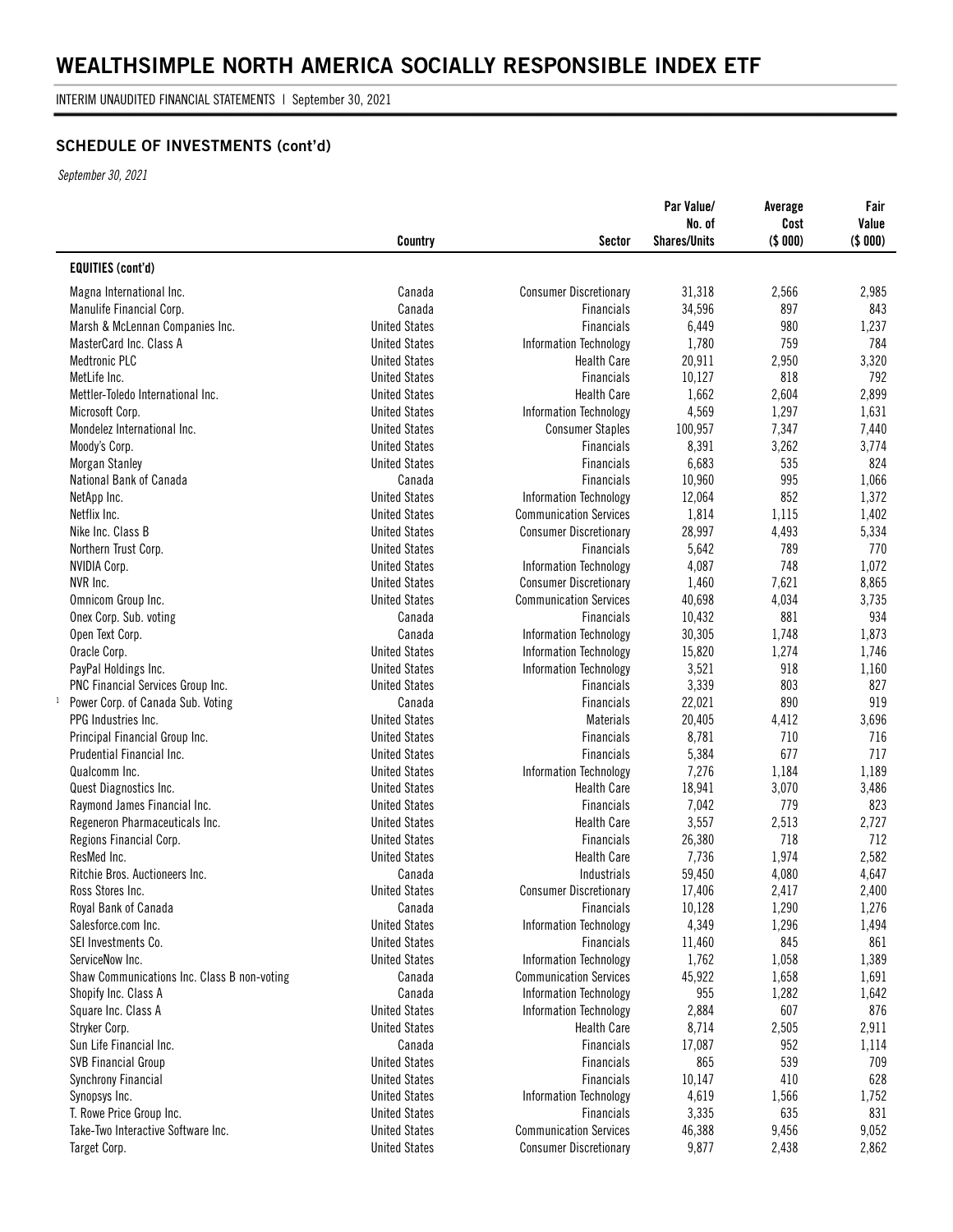INTERIM UNAUDITED FINANCIAL STATEMENTS | September 30, 2021

### **SCHEDULE OF INVESTMENTS (cont'd)**

*September 30, 2021*

|                                        | Country              | Sector                        | Par Value/<br>No. of<br><b>Shares/Units</b> | Average<br>Cost<br>(\$ 000) | Fair<br>Value<br>(\$ 000) |
|----------------------------------------|----------------------|-------------------------------|---------------------------------------------|-----------------------------|---------------------------|
| <b>EQUITIES (cont'd)</b>               |                      |                               |                                             |                             |                           |
| Teradyne Inc.                          | <b>United States</b> | Information Technology        | 7,470                                       | 1.153                       | 1,033                     |
| Thomson Reuters Corp.                  | Canada               | Industrials                   | 17,925                                      | 2,001                       | 2,510                     |
| The TJX Companies Inc.                 | <b>United States</b> | <b>Consumer Discretionary</b> | 36,334                                      | 2,905                       | 3,036                     |
| The Toronto-Dominion Bank              | Canada               | <b>Financials</b>             | 13,377                                      | 1,148                       | 1,122                     |
| The Trade Desk Inc. Class A            | <b>United States</b> | <b>Information Technology</b> | 18,357                                      | 1,638                       | 1,635                     |
| Trane Technologies PLC                 | <b>United States</b> | Industrials                   | 18,353                                      | 3,156                       | 4,013                     |
| The Travelers Companies Inc.           | <b>United States</b> | <b>Financials</b>             | 4,832                                       | 942                         | 930                       |
| Truist Financial Corp.                 | <b>United States</b> | <b>Financials</b>             | 10,440                                      | 767                         | 776                       |
| U.S. Bancorp                           | <b>United States</b> | <b>Financials</b>             | 11,429                                      | 849                         | 860                       |
| Verisk Analytics Inc.                  | <b>United States</b> | Industrials                   | 4,517                                       | 1,067                       | 1,146                     |
| Vertex Pharmaceuticals Inc.            | <b>United States</b> | <b>Health Care</b>            | 10,183                                      | 2,984                       | 2,340                     |
| VF Corp.                               | <b>United States</b> | <b>Consumer Discretionary</b> | 47,030                                      | 4,664                       | 3,990                     |
| Visa Inc. Class A                      | <b>United States</b> | Information Technology        | 3,244                                       | 864                         | 915                       |
| Vulcan Materials Co.                   | <b>United States</b> | <b>Materials</b>              | 104,516                                     | 19,701                      | 22,393                    |
| W. R. Berkley Corp.                    | <b>United States</b> | <b>Financials</b>             | 9,763                                       | 819                         | 905                       |
| W.W. Grainger Inc.                     | <b>United States</b> | <b>Industrials</b>            | 5,154                                       | 2,442                       | 2,566                     |
| Wells Fargo & Co.                      | <b>United States</b> | <b>Financials</b>             | 13,335                                      | 758                         | 784                       |
| Willis Towers Watson PLC               | <b>United States</b> | <b>Financials</b>             | 3,446                                       | 920                         | 1,015                     |
| Zebra Technologies Corp. Class A       | <b>United States</b> | Information Technology        | 1,822                                       | 1,069                       | 1,189                     |
| Zillow Group Inc. Class C              | <b>United States</b> | <b>Communication Services</b> | 5,761                                       | 964                         | 643                       |
| <b>Total equities</b>                  |                      |                               |                                             | 409,841                     | 448,095                   |
| Transaction costs                      |                      |                               |                                             | (29)                        |                           |
| <b>Total investments</b>               |                      |                               |                                             | 410,062                     | 448,095                   |
| Cash and cash equivalents              |                      |                               |                                             |                             | 479                       |
| Other assets less liabilities          |                      |                               |                                             |                             | 391                       |
| Net assets attributable to unitholders |                      |                               |                                             |                             | 448,965                   |
|                                        |                      |                               |                                             |                             |                           |

<sup>1</sup> The issuer of this security is related to Mackenzie. See Note 1.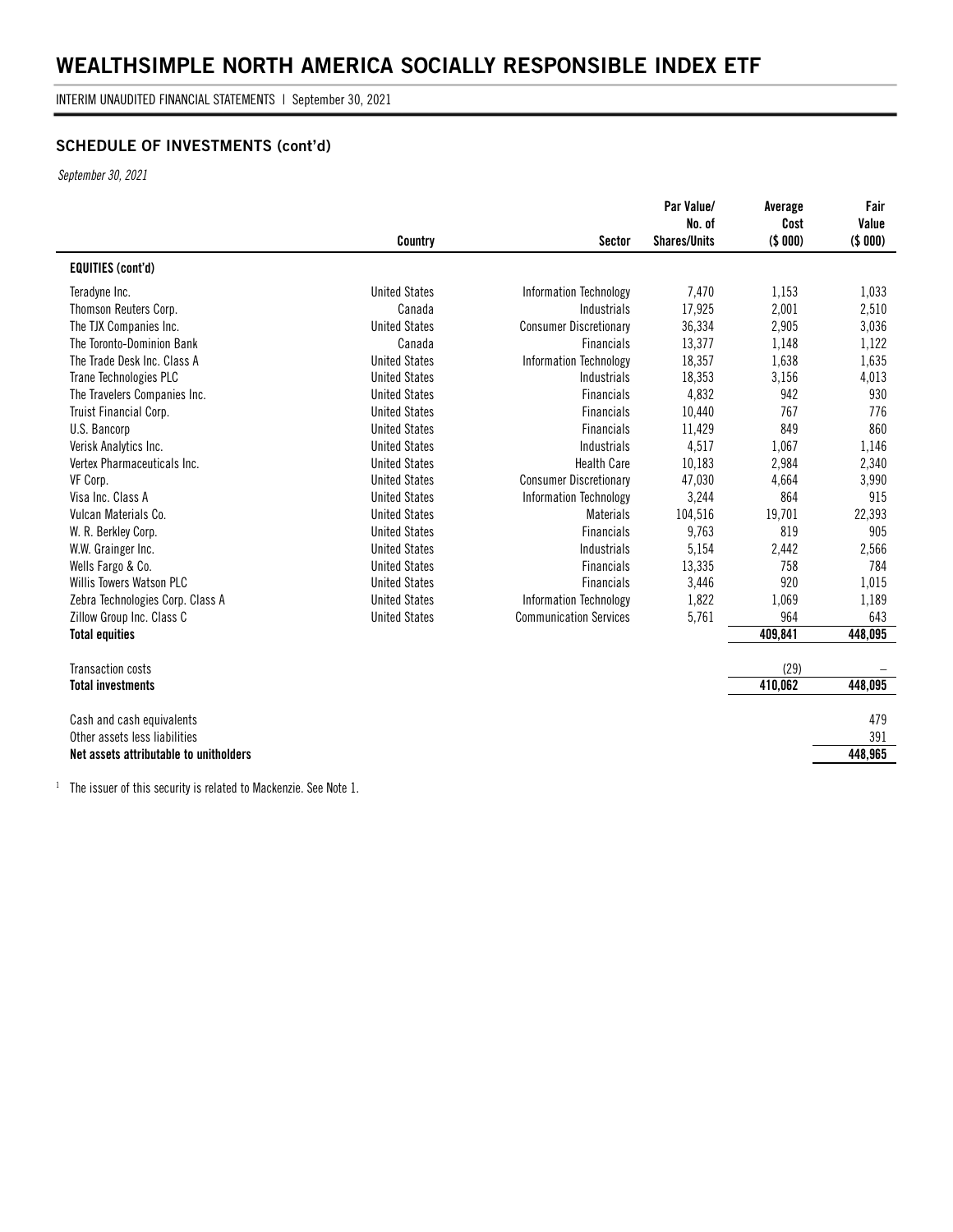INTERIM UNAUDITED FINANCIAL STATEMENTS | September 30, 2021

### **SUMMARY OF INVESTMENT PORTFOLIO**

| <b>September 30, 2021</b>       |          |  |  |  |
|---------------------------------|----------|--|--|--|
| <b>Portfolio Allocation</b>     | % of NAV |  |  |  |
| Equities                        | 99.8     |  |  |  |
| Other assets (liabilities)      | 0.1      |  |  |  |
| Cash and short-term investments | 0.1      |  |  |  |
| <b>Regional Allocation</b>      | % of NAV |  |  |  |
| <b>United States</b>            | 79.9     |  |  |  |
| Canada                          | 16.4     |  |  |  |
| Ireland                         | 3.1      |  |  |  |
| <b>United Kingdom</b>           | 0.2      |  |  |  |
| Switzerland                     | 0.2      |  |  |  |
| Other assets (liabilities)      | 0.1      |  |  |  |
| Cash and short-term investments | 0.1      |  |  |  |
| <b>Sector Allocation</b>        | % of NAV |  |  |  |
| Consumer discretionary          | 17.2     |  |  |  |
| Consumer staples                | 15.9     |  |  |  |
| Health care                     | 15.1     |  |  |  |
| <b>Financials</b>               | 11.9     |  |  |  |
| Information technology          | 11.2     |  |  |  |
| <b>Industrials</b>              | 9.2      |  |  |  |
| <b>Communication services</b>   | 8.3      |  |  |  |
| <b>Materials</b>                | 5.8      |  |  |  |
| <b>Utilities</b>                | 5.0      |  |  |  |
| Real estate                     | 0.2      |  |  |  |
| Other assets (liabilities)      | 0.1      |  |  |  |
| Cash and short-term investments | 0.1      |  |  |  |

| March 31, 2021                  |          |
|---------------------------------|----------|
| <b>Portfolio Allocation</b>     | % of NAV |
| Equities                        | 99.8     |
| Cash and short-term investments | 0.1      |
| Other assets (liabilities)      | 0.1      |
| <b>Regional Allocation</b>      | % of NAV |
| <b>United States</b>            | 77.8     |
| Canada                          | 19.1     |
| Ireland                         | 2.5      |
| <b>United Kingdom</b>           | 0.4      |
| Cash and short-term investments | 0.1      |
| Other assets (liabilities)      | 0.1      |
| <b>Sector Allocation</b>        | % of NAV |
| <b>Consumer discretionary</b>   | 17.0     |
| Consumer staples                | 13.7     |
| Health care                     | 13.7     |
| <b>Financials</b>               | 12.0     |
| Information technology          | 11.6     |
| <b>Materials</b>                | 10.7     |
| Industrials                     | 9.5      |
| <b>Communication services</b>   | 6.1      |
| Utilities                       | 4.8      |
| Real estate                     | 0.7      |

Cash and short-term investments 0.1 Other assets (liabilities) 0.1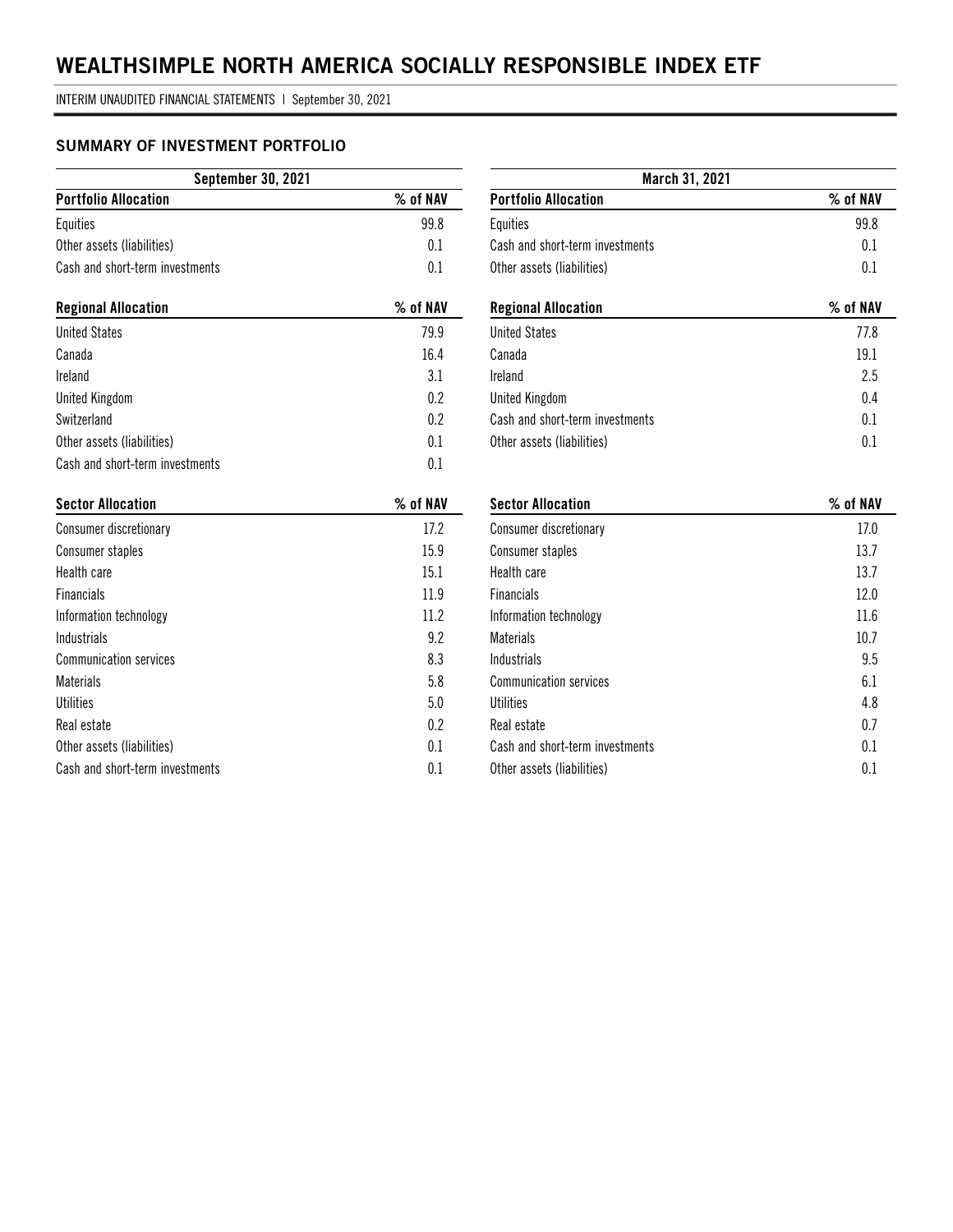INTERIM UNAUDITED FINANCIAL STATEMENTS | September 30, 2021

#### **NOTES TO FINANCIAL STATEMENTS**

#### **1. Fiscal Periods and General Information**

The information provided in these financial statements and notes thereto is for the six-month periods ended or as at September 30, 2021 and 2020, except for the comparative information presented in the Statements of Financial Position and notes thereto, which is as at March 31, 2021, as applicable. In the year an exchange-traded fund ("the ETF") is established, 'period' represents the period from inception to the period end of that fiscal year. Refer to Note 11 for the formation date of the ETF.

The ETF is organized as an open-ended mutual fund trust established under the laws of the Province of Ontario pursuant to a Declaration of Trust as amended and restated from time to time. The address of the ETF's registered office is 180 Queen Street West, Toronto, Ontario, Canada. The ETF is authorized to issue an unlimited number of units for sale under a Prospectus. The units of the ETF are listed on the Toronto Stock Exchange/Aequitas NEO Exchange ("the Exchange").

Mackenzie Financial Corporation ("Mackenzie") is the manager of the ETF, and together with Wealthsimple Inc., are the promoters of the ETF. Mackenzie is wholly owned by IGM Financial Inc., a subsidiary of Power Corporation of Canada. IGM Financial Inc. is also the largest shareholder in Wealthsimple Inc. Investments in companies within the Power Group of companies held by the ETF are identified in the Schedule of Investments.

#### **2. Basis of Preparation and Presentation**

These unaudited interim financial statements ("financial statements") have been prepared in accordance with International Financial Reporting Standards ("IFRS"), including International Accounting Standard ("IAS") 34, *Interim Financial Reporting*, as issued by the International Accounting Standards Board ("IASB"). These financial statements were prepared using the same accounting policies, critical accounting judgements and estimates as applied in the ETF's most recent audited annual financial statements for the year ended March 31, 2021. A summary of the ETF's significant accounting policies under IFRS is presented in Note 3.

These financial statements are presented in Canadian dollars, which is the ETF's functional and presentation currency, and rounded to the nearest thousand unless otherwise indicated. These financial statements are prepared on a going concern basis using the historical cost basis, except for financial assets and liabilities that have been measured at fair value.

These financial statements were authorized for issue by the Board of Directors of Mackenzie Financial Corporation on November 11, 2021.

#### **3. Significant Accounting Policies**

(a) Financial instruments

Financial instruments include financial assets and liabilities such as debt and equity securities, exchange-traded funds and derivatives. The ETF classifies and measures financial instruments in accordance with IFRS 9, *Financial Instruments* ("IFRS 9"). Upon initial recognition, financial instruments are classified as fair value through profit or loss ("FVTPL"). All financial instruments are recognized in the Statement of Financial Position when the ETF becomes a party to the contractual requirements of the instrument. Financial assets are derecognized when the right to receive cash flows from the instrument has expired or the ETF has transferred substantially all risks and rewards of ownership. Financial liabilities are derecognized when the obligation is discharged, cancelled or expires. As such, investment purchase and sale transactions are recorded as of the trade date.

Financial instruments are subsequently measured at FVTPL with changes in fair value recognized in the Statement of Comprehensive Income – Other changes in fair value of investments and other net assets – Net unrealized gain (loss).

The cost of investments is determined on a weighted average cost basis.

Realized and unrealized gains and losses on investments are calculated based on the weighted average cost of investments and exclude commissions and other portfolio transaction costs, which are separately reported in the Statement of Comprehensive Income – Commissions and other portfolio transaction costs.

Gains and losses arising from changes in the fair value of the investments are included in the Statement of Comprehensive Income for the period in which they arise.

The ETF accounts for its holdings in exchange-traded funds, if any, at FVTPL. Mackenzie has concluded that any exchange-traded funds in which the ETF invests, do not meet either the definition of a structured entity or the definition of an associate.

The ETF's redeemable units are held by different types of unitholders that are entitled to different redemption rights. Unitholders may redeem units of the ETF at a redemption price per unit equal to 95% of the closing price of the units on the Exchange on the effective day of the redemption, subject to a maximum redemption price of the applicable NAV per unit. These different redemption features create equally subordinate but not identical units of the ETF which therefore meet the criteria for classification as financial liabilities under IAS 32, *Financial Instruments: Presentation*. The ETF's obligation for net assets attributable to unitholders is presented at the redemption amount. Refer to Note 7 for details of subscriptions and redemptions of the ETF's units.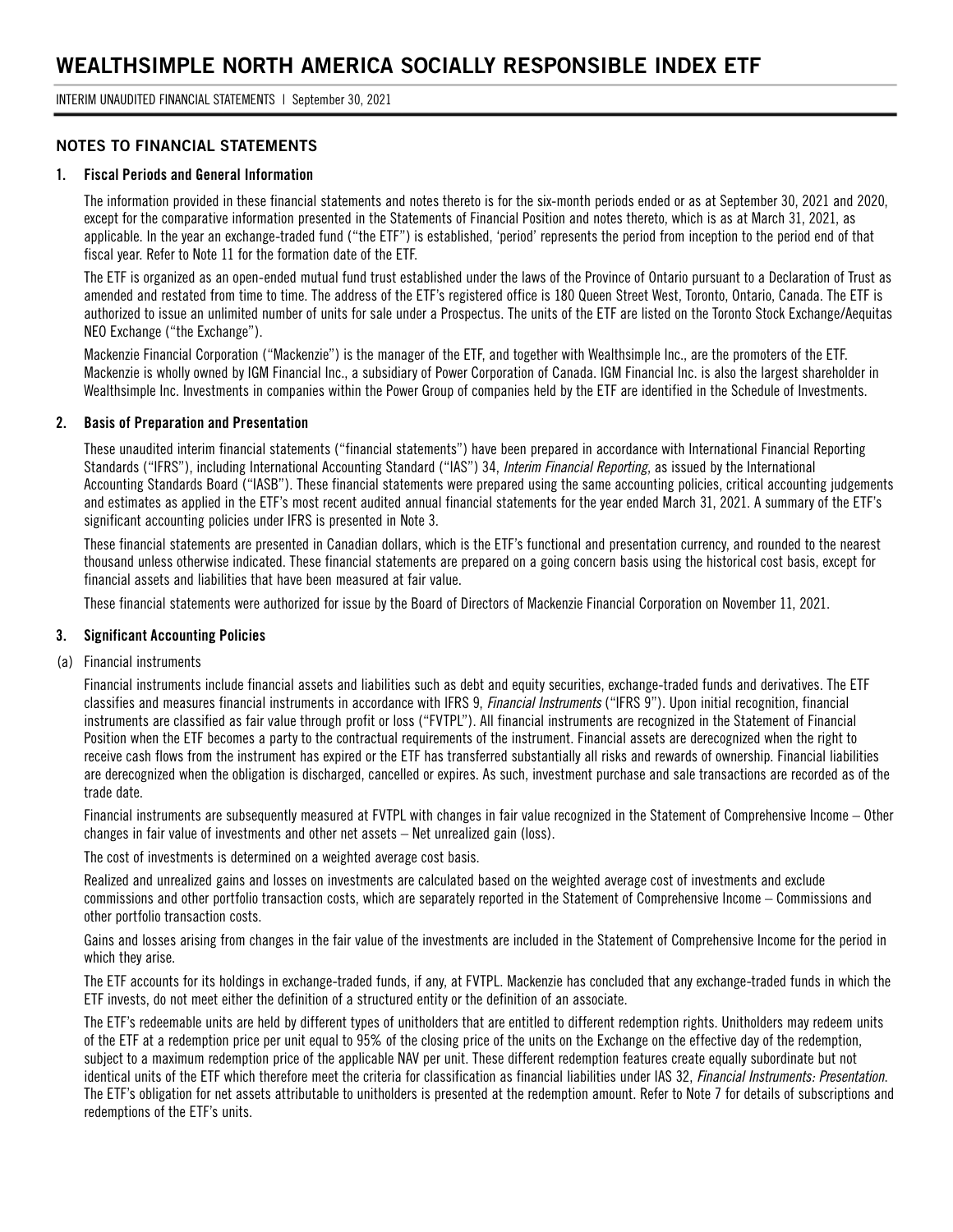#### **NOTES TO FINANCIAL STATEMENTS**

#### **3. Significant Accounting Policies (cont'd)**

#### (a) Financial instruments (cont'd)

IAS 7, *Statement of Cash Flows*, requires disclosures related to changes in liabilities and assets, such as the units of the ETF, arising from financing activities. Changes in units of the ETF, including both changes from cash flows and non-cash changes, are included in the Statement of Changes in Financial Position. Any changes in the units not settled in cash as at the end of the period are presented as either Accounts receivable for units issued or Accounts payable for units redeemed in the Statement of Financial Position. These accounts receivable and accounts payable amounts typically settle shortly after period-end.

#### (b) Fair value measurement

Fair value is defined as the price that would be received to sell an asset or paid to transfer a liability in an orderly transaction between market participants at the measurement date.

Investments listed on a public securities exchange or traded on an over-the-counter market are valued on the basis of the last traded market price or close price recorded by the security exchange on which the security is principally traded, where this price falls within the quoted bid-ask spread for the investment. In circumstances where this price is not within the bid-ask spread, Mackenzie determines the point within the bid-ask spread that is most representative of fair value based on the specific facts and circumstances. Mutual fund securities of an underlying fund are valued on a business day at the price calculated by the manager of such underlying fund in accordance with the constating documents of such underlying fund. Unlisted or non-exchange traded investments, or investments where a last sale or close price is unavailable or investments for which market quotations are, in Mackenzie's opinion, inaccurate, unreliable, or not reflective of all available material information, are valued at their fair value as determined by Mackenzie using appropriate and accepted industry valuation techniques including valuation models. The fair value determined using valuation models requires the use of inputs and assumptions based on observable market data including volatility and other applicable rates or prices. In limited circumstances, the fair value may be determined using valuation techniques that are not supported by observable market data.

Cash and cash equivalents which includes cash on deposit with financial institutions and short-term investments that are readily convertible to cash, are subject to an insignificant risk of changes in value, and are used by the ETF in the management of short-term commitments. Cash and cash equivalents are reported at fair value which closely approximates their amortized cost due to their nature of being highly liquid and having short terms to maturity. Bank overdraft positions are presented under current liabilities as bank indebtedness in the Statement of Financial Position.

The ETF may use derivatives (such as written options, futures, forward contracts, swaps or customized derivatives) to hedge against losses caused by changes in securities prices, interest rates or exchange rates. The ETF may also use derivatives for non-hedging purposes in order to invest indirectly in securities or financial markets, to gain exposure to other currencies, to seek to generate additional income, and/or for any other purpose considered appropriate by the ETF's portfolio manager(s), provided that the use of the derivative is consistent with the ETF's investment objectives. Any use of derivatives will comply with Canadian mutual fund laws, subject to the regulatory exemptions granted to the ETF, as applicable.

Valuations of derivative instruments are carried out daily, using normal exchange reporting sources for exchange-traded derivatives and specific broker enquiry for over-the-counter derivatives.

The value of forward contracts is the gain or loss that would be realized if, on the valuation date, the positions were to be closed out. The change in value of forward contracts is included in the Statement of Comprehensive Income – Other changes in fair value of investments and other net assets – Net unrealized gain (loss).

The value of futures contracts or swaps fluctuates daily, and cash settlements made daily, where applicable, by the ETF are equal to the change in unrealized gains or losses that are best determined at the settlement price. These unrealized gains or losses are recorded and reported as such until the ETF closes out the contract or the contract expires. Margin paid or deposited in respect of futures contracts or swaps is reflected as a receivable in the Statement of Financial Position – Margin on derivatives. Any change in the variation margin requirement is settled daily.

Premiums paid for purchasing an option are recorded in the Statement of Financial Position – Investments at fair value.

Premiums received from writing options are included in the Statement of Financial Position as a liability and subsequently adjusted daily to fair value. If a written option expires unexercised, the premium received is recognized as a realized gain. If a written call option is exercised, the difference between the proceeds of the sale plus the value of the premium, and the cost of the security is recognized as a realized gain or loss. If a written put option is exercised, the cost of the security acquired is the exercise price of the option less the premium received.

Refer to the Schedule of Derivative Instruments and Schedule of Options Purchased/Written, as applicable, included in the Schedule of Investments for a listing of derivative and options positions as at September 30, 2021.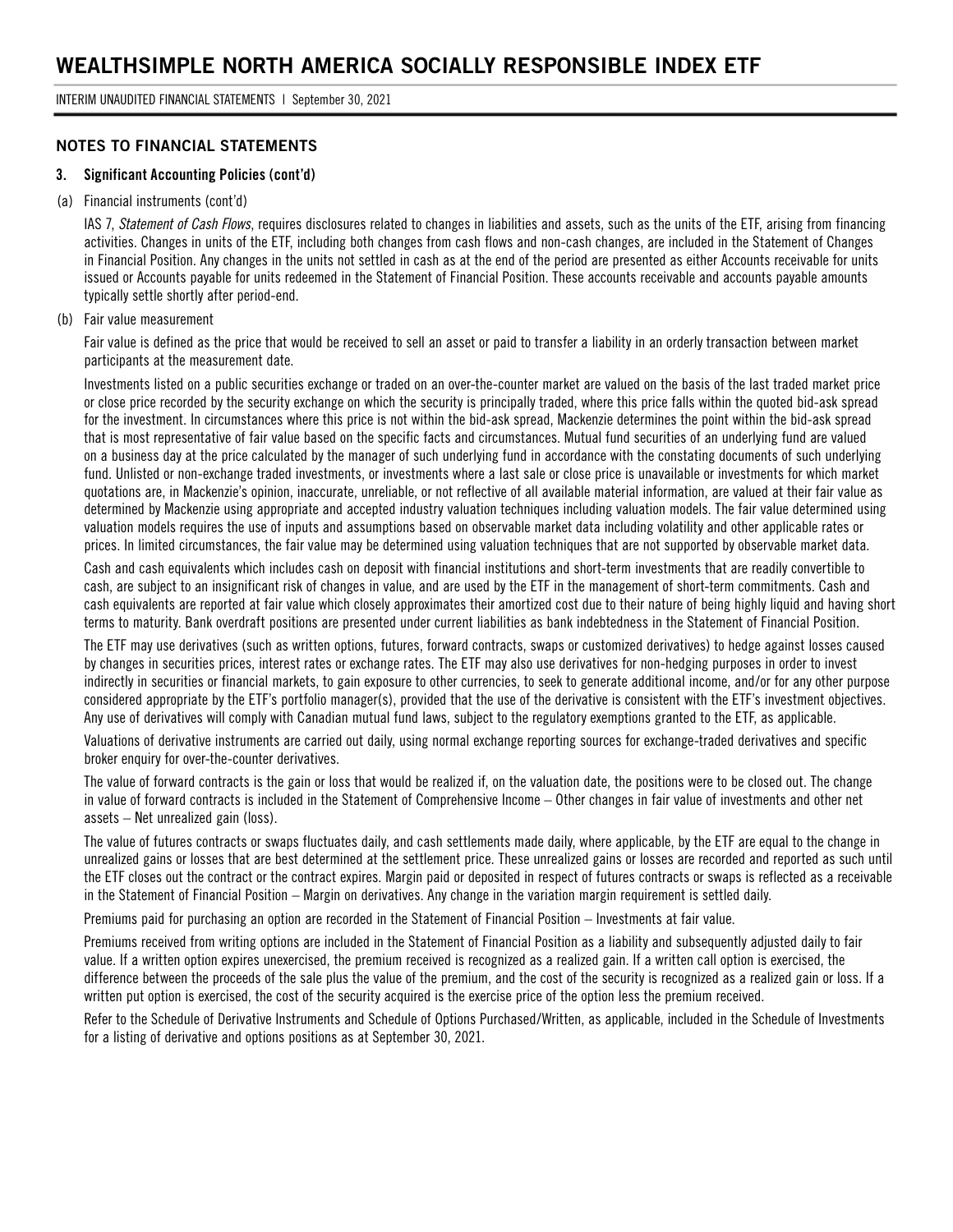INTERIM UNAUDITED FINANCIAL STATEMENTS | September 30, 2021

#### **NOTES TO FINANCIAL STATEMENTS**

#### **3. Significant Accounting Policies (cont'd)**

#### (b) Fair value measurement (cont'd)

The ETF categorizes the fair value of its assets and liabilities into three categories, which are differentiated based on the observable nature of the inputs and extent of estimation required.

Level 1 – Unadjusted quoted prices in active markets for identical assets or liabilities;

Level 2 – Inputs other than quoted prices that are observable for the asset or liability either directly or indirectly. Examples of Level 2 valuations include quoted prices for similar securities, quoted prices on inactive markets and from recognized investment dealers, and the application of factors derived from observable data to non-North American quoted prices in order to estimate the impact of differences in market closing times.

Financial instruments classified as Level 2 investments are valued based on the prices provided by an independent reputable pricing services company who prices the securities based on recent transactions and quotes received from market participants and through incorporating observable market data and using standard market convention practices. Short-term investments classified as Level 2 investments are valued based on amortized cost plus accrued interest which closely approximates fair value.

The estimated fair values for these securities may be different from the values that would have been used had a ready market for the investment existed; and

Level 3 – Inputs that are not based on observable market data.

The inputs are considered observable if they are developed using market data, such as publicly available information about actual events or transactions, and that reflect the assumption that market participants would use when pricing the asset or liability.

See Note 11 for the fair value classifications of the ETF.

(c) Income recognition

Interest income from interest bearing investments is recognized using the effective interest method. Dividends are accrued as of the ex-dividend date. Realized gains or losses on the sale of investments, including foreign exchange gains or losses on such investments, are calculated on an average cost basis. Distributions received from an underlying fund are included in interest income, dividend income or realized gains (losses) on sale of investments, as appropriate, on the ex-dividend or distribution date.

(d) Commissions and other portfolio transaction costs

Commissions and other portfolio transaction costs are costs incurred to acquire, issue or dispose of financial assets or liabilities. They include fees and commissions paid to agents, exchanges, brokers, dealers and other intermediaries. The total brokerage commissions incurred by the ETF in connection with portfolio transactions for the periods, together with other transaction charges, is disclosed in the Statements of Comprehensive Income. Brokerage business is allocated to brokers based on the best net result for the ETF. Subject to this criteria, commissions may be paid to brokerage firms which provide (or pay for) certain services, other than order execution, which may include investment research, analysis and reports, and databases or software in support of these services. Where applicable and ascertainable, the value of third-party services that were paid for by brokers during the periods is disclosed in Note 11. The value of certain proprietary services provided by brokers cannot be reasonably estimated.

Mackenzie may reimburse the ETF for certain commissions and other portfolio transaction costs. Mackenzie may make these reimbursements at its discretion and stop these reimbursements at any time without notice. Any such reimbursements are included in the Statement of Comprehensive Income – expenses absorbed by Manager.

#### (e) Securities lending, repurchase and reverse repurchase transactions

The ETF is permitted to enter into securities lending, repurchase and reverse repurchase transactions as set out in the ETF's Prospectus. These transactions involve the temporary exchange of securities for collateral with a commitment to redeliver the same securities on a future date. Income is earned from these transactions in the form of fees paid by the counterparty and, in certain circumstances, interest paid on cash or securities held as collateral. Income earned from these transactions included in the Statement of Comprehensive Income and recognized when earned. Securities lending transactions are administered by The Bank of New York Mellon (the "Securities Lending Agent"). The value of cash or securities held as collateral must be at least 102% of the fair value of the securities loaned, sold or purchased.

Note 11 summarizes the details of securities loaned and collateral received, as well as a reconciliation of securities lending income, if applicable. Collateral received is comprised of debt obligations of the Government of Canada and other countries, Canadian provincial and municipal governments, and financial institutions.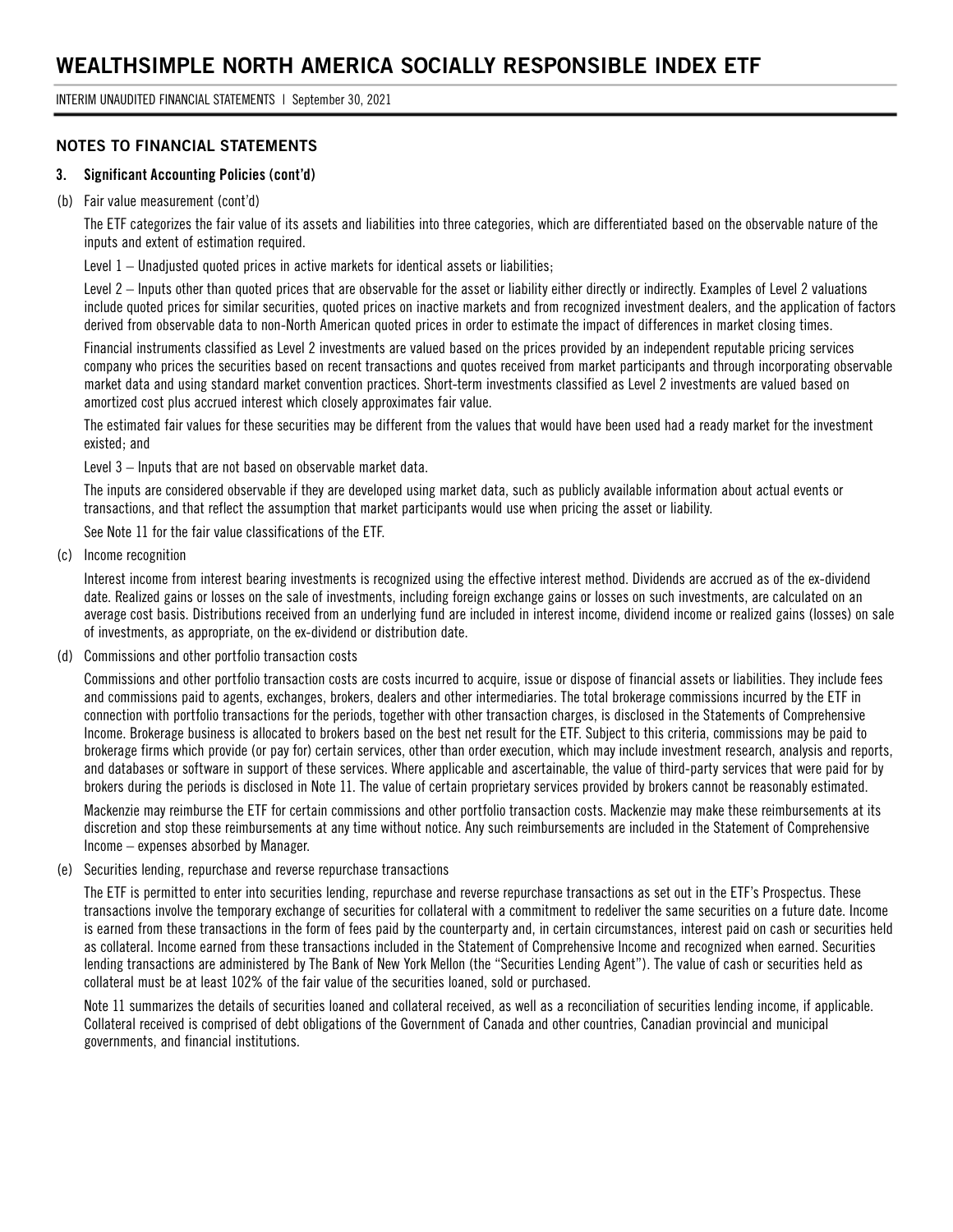### **NOTES TO FINANCIAL STATEMENTS**

#### **3. Significant Accounting Policies (cont'd)**

#### (f) Offsetting

Financial assets and liabilities are offset and the net amount reported in the Statement of Financial Position only when there is a legally enforceable right to offset the recognized amounts and there is an intention to settle on a net basis, or to realize the asset and settle the liability simultaneously. In the normal course of business, the ETF enters into various master netting agreements or similar agreements that do not meet the criteria for offsetting in the Statement of Financial Position but still allow for the related amounts to be set off in certain circumstances, such as bankruptcy or termination of the contracts. Note 11 summarizes the details of such offsetting, if applicable, subject to master netting arrangements or other similar agreements and the net impact to the Statements of Financial Position if all such rights were exercised.

Income and expenses are not offset in the Statement of Comprehensive Income unless required or permitted to by an accounting standard, as specifically disclosed in the IFRS policies of the ETF.

#### (g) Currency

The functional and presentation currency of the ETF is Canadian dollars. Foreign currency purchases and sales of investments and foreign currency dividend and interest income and expenses are translated to Canadian dollars at the rate of exchange prevailing at the time of the transactions.

Foreign exchange gains (losses) on purchases and sales of foreign currencies are included in the Statement of Comprehensive Income – Other changes in fair value of investments and other net assets – Net realized gain (loss).

The fair value of investments and other assets and liabilities, denominated in foreign currencies, are translated to Canadian dollars at the rate of exchange prevailing on each business day.

(h) Net assets attributable to unitholders per unit

Net assets attributable to unitholders per unit is computed by dividing the net assets attributable to unitholders on a business day by the total number of units outstanding on that day.

(i) Net asset value per unit

The daily Net Asset Value ("NAV") of an investment fund may be calculated without reference to IFRS as per the Canadian Securities Administrators' ("CSA") regulations. The difference between NAV and Net assets attributable to unitholders (as reported in the financial statements), if any, is mainly due to differences in fair value of investments and other financial assets and liabilities and is disclosed in Note 11.

(j) Increase (decrease) in net assets attributable to unitholders from operations per unit

Increase (decrease) in net assets attributable to unitholders from operations per unit in the Statement of Comprehensive Income represents the increase (decrease) in net assets attributable to unitholders from operations for the period, divided by the weighted average number of units outstanding during the period.

(k) Future accounting changes

The ETF has determined there are no material implications to the ETF's financial statements arising from IFRS issued but not yet effective.

#### **4. Critical Accounting Estimates and Judgments**

The preparation of these financial statements requires management to make estimates and assumptions that primarily affect the valuation of investments. Estimates and assumptions are reviewed on an ongoing basis. Actual results may differ from these estimates.

Ongoing uncertainty regarding the duration and long-term impact of the COVID-19 pandemic and the implementation of vaccination programs, as well as the efficacy of government and central bank monetary and fiscal interventions, may continue to affect the ETF's performance in future periods.

The following discusses the most significant accounting judgments and estimates made in preparing the financial statements:

Use of Estimates

#### *Fair value of securities not quoted in an active market*

The ETF may hold financial instruments that are not quoted in active markets and are valued using valuation techniques that make use of observable data, to the extent practicable. Various valuation techniques are utilized, depending on a number of factors, including comparison with similar instruments for which observable market prices exist and recent arm's length market transactions. Key inputs and assumptions used are company specific and may include estimated discount rates and expected price volatilities. Changes in key inputs, could affect the reported fair value of these financial instruments held by the ETF.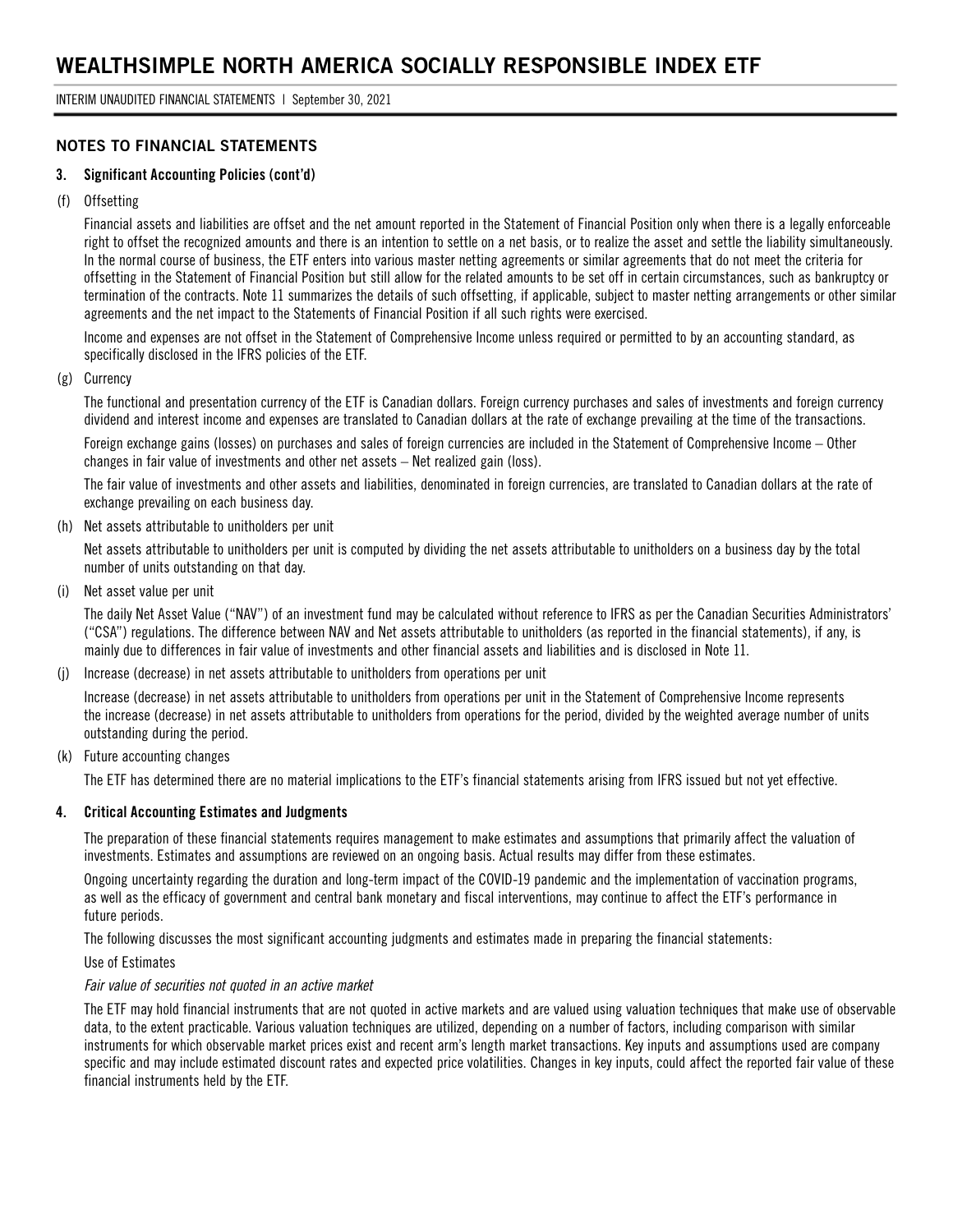### **NOTES TO FINANCIAL STATEMENTS**

#### **4. Critical Accounting Estimates and Judgments (cont'd)**

#### Use of Judgments

#### *Classification and measurement of investments and application of the fair value option*

In classifying and measuring financial instruments held by the ETF, Mackenzie is required to make significant judgments in order to determine the most appropriate classification in accordance with IFRS 9. Mackenzie has assessed the ETF's business model, the manner in which all financial instruments are managed and performance evaluated as a group on a fair value basis, and concluded that FVTPL in accordance with IFRS 9 provides the most appropriate measurement and presentation of the ETF's financial instruments.

#### *Functional currency*

The ETF's functional and presentation currency is the Canadian dollar, which is the currency considered to best represent the economic effects of the ETF's underlying transactions, events and conditions taking into consideration the manner in which units are issued and redeemed and how returns and performance by the ETF are measured.

#### *Structured entities and associates*

In determining whether an unlisted open-ended investment fund or an exchange-traded fund in which the ETF invests, but that it does not consolidate, meets the definitions of either a structured entity or of an associate, Mackenzie is required to make significant judgments about whether these underlying funds have the typical characteristics of a structured entity or of an associate. Mackenzie has assessed the characteristics of these underlying funds and has concluded that they do not meet the definition of either a structured entity or of an associate because the ETF does not have contracts or financing arrangements with these underlying funds and the ETF does not have an ability to influence the activities of these underlying funds or the returns it receives from investing in these underlying funds.

#### **5. Income Taxes**

The ETF qualifies as a mutual fund trust under the provisions of the Income Tax Act (Canada) and, accordingly, is subject to tax on its income including net realized capital gains in the taxation year, which is not paid or payable to its unitholders as at the end of the taxation year. The ETF maintains a December year-end for tax purposes. The ETF may be subject to withholding taxes on foreign income. In general, the Fund treats withholding tax as a charge against income for tax purposes. The ETF will distribute sufficient amounts from net income for tax purposes, as required, so that the ETF will not pay income taxes other than refundable tax on capital gains, if applicable.

Losses of the ETF cannot be allocated to investors and are retained in the ETF for use in future years. Non-capital losses may be carried forward up to 20 years to reduce taxable income and realized capital gains of future years. Capital losses may be carried forward indefinitely to reduce future realized capital gains. Refer to Note 11 for the ETF's loss carryforwards.

#### **6. Management Fees and Operating Expenses**

Mackenzie is paid a management fee for managing the investment portfolio, providing investment analysis and recommendations, making investment decisions and making brokerage arrangements relating to the purchase and sale of the investment portfolio. The management fee is calculated as a fixed annual percentage of the daily net asset value of the units of the ETF.

In addition to the applicable management fee, the operating expenses payable by the ETF include interest and borrowing costs, brokerage expenses and related transaction fees, fees and expenses relating to the operation of the Mackenzie ETFs' Independent Review Committee (IRC), fees under any derivative instrument used by the ETF, cost of complying with the regulatory requirement to produce summary documents, ETF facts or other similar disclosure documents, the costs of complying with governmental or regulatory requirements introduced after the date of the most recently filed prospectus, including, without limitation, any new fees or increases in fees, the fees related to external services that are not commonly charged in the Canadian exchange-traded fund industry after the date of the most recently filed prospectus, fees paid to external service providers associated with tax reclaims, refunds or the preparation of foreign tax reports on behalf of the ETFs, fees paid to external legal counsel and/or others in connection with corporate or other actions affecting the portfolio holdings of the ETF, and any applicable taxes, including income, withholding or other taxes and also including G.S.T. or H.S.T. on expenses.

Mackenzie may waive or absorb management fees and operating expenses at its discretion and stop waiving or absorbing such fees at any time without notice. Mackenzie may charge a reduced management fee rate with respect to investments in the ETF by large investors, including other funds managed by Mackenzie or affiliates of Mackenzie. An amount equal to the difference between the fee otherwise chargeable and the reduced fee will be distributed in cash to those unitholders by the ETF as a management fee distribution. Refer to Note 11 for the management fee rates charged to units of the ETF.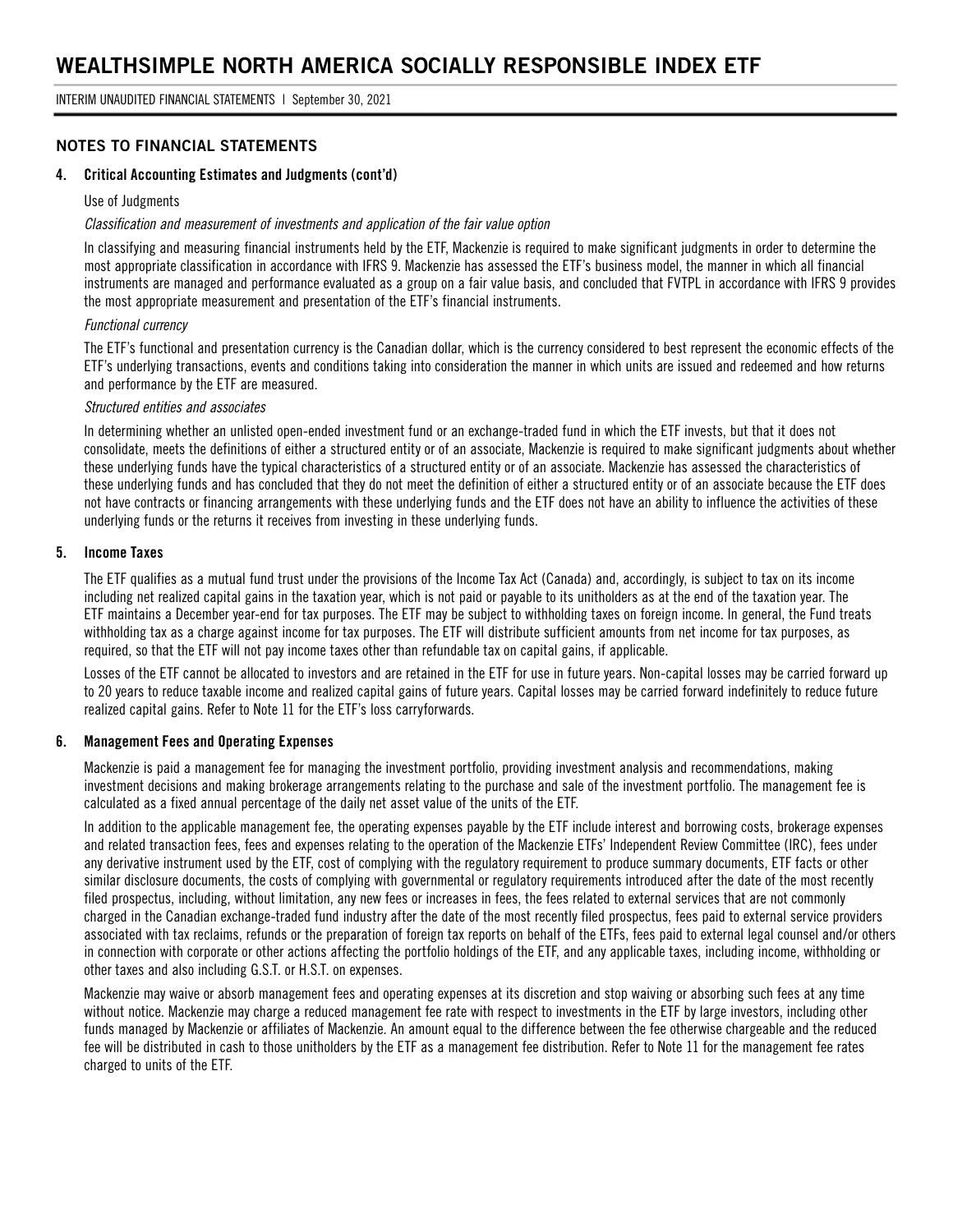INTERIM UNAUDITED FINANCIAL STATEMENTS | September 30, 2021

#### **NOTES TO FINANCIAL STATEMENTS**

#### **7. Units and Unit Transactions**

Mackenzie, on behalf of the ETF, has entered into a designated broker agreement with one or more designated brokers pursuant to which the designated broker has agreed to perform certain duties relating to the ETF including, without limitation: (i) to subscribe for a sufficient number of units to satisfy the Exchange's original listing requirements; (ii) to subscribe for units on an ongoing basis in connection with any rebalancing event, as applicable, and when cash redemptions of units occur; and (iii) to post a liquid two-way market for the trading of units on the Exchange. In accordance with the designated broker agreement, Mackenzie may from time to time require the designated broker to subscribe for units of the ETF for cash.

The number of units issued/redeemed for subscription/redemption orders (the "Prescribed Number of Units") is determined by Mackenzie. On any trading day, a designated broker may place a subscription or redemption order for any multiple of the Prescribed Number of Units of the ETF based on the NAV per unit determined on the applicable trading day. A trading day is each day on which the Exchange is opened for business.

Generally, all orders to purchase units directly from an ETF must be placed by a designated broker or a dealer. The ETF reserves the absolute right to reject any subscription order placed by a designated broker or a dealer. No fees will be payable by the ETF to a designated broker or a dealer in connection with the issuance of units. On the issuance of units, an amount may be charged to a designated broker or a dealer to offset the expenses incurred in issuing the units.

For each Prescribed Number of Units issued, a dealer must deliver payment consisting of: (i) a basket of securities and cash equal to the aggregate NAV per unit of the Prescribed Number of Units next determined following the receipt of the subscription order; (ii) cash in an amount equal to the aggregate NAV per unit of the Prescribed Number of Units next determined following the receipt of the subscription order; or (iii) a combination of securities and cash, as determined by Mackenzie, in an amount sufficient so that the value of the securities and cash received is equal to the aggregate NAV per unit of the Prescribed Number of Units next determined following the receipt of the subscription order.

#### **8. ETF's Capital**

The capital of the ETF is comprised of the net assets attributable to unitholders. The units outstanding for the ETF as at September 30, 2021 and 2020 and units issued, reinvested and redeemed for the periods are presented in the Statement of Changes in Financial Position. Mackenzie manages the capital of the ETF in accordance with the investment objectives as discussed in Note 11.

#### **9. Financial Instruments Risk**

#### i. Risk exposure and management

The ETF's investment activities expose it to a variety of financial risks, as defined in IFRS 7, *Financial Instruments: Disclosures* ("IFRS 7"). The ETF's exposure to financial risks is concentrated in its investments, which are presented in the Schedule of Investments, as at September 30, 2021, grouped by asset type, with geographic and sector information.

Mackenzie seeks to minimize potential adverse effects of financial risks on the ETF's performance by employing professional, experienced portfolio advisors, by monitoring the ETF's positions and market events daily, by diversifying the investment portfolio within the constraints of the ETF's investment objectives, and where applicable, by using derivatives to hedge certain risk exposures. To assist in managing risks, Mackenzie also maintains a governance structure that oversees the ETF's investment activities and monitors compliance with the ETF's stated investment strategy, internal guidelines, and securities regulations.

#### ii. Liquidity risk

Liquidity risk arises when the ETF encounters difficulty in meeting its financial obligations as they come due. The ETF is exposed to liquidity risk due to potential daily cash redemptions of redeemable units. In accordance with securities regulations, the ETF must maintain at least 85% of its assets in liquid investments (i.e., investments that can be readily sold). The ETF also has the ability to borrow up to 5% of its net assets for the purposes of funding redemptions and an additional 5% of its net assets for the purpose of funding distributions paid to its investors.

#### iii. Currency risk

Currency risk is the risk that financial instruments which are denominated or exchanged in a currency other than the Canadian dollar, which is the ETF's functional currency, will fluctuate due to changes in exchange rates. Generally, foreign denominated investments increase in value when the value of the Canadian dollar (relative to foreign currencies) falls. Conversely, when the value of the Canadian dollar rises relative to foreign currencies, the values of foreign denominated investments fall.

Note 11 indicates the foreign currencies, if applicable, to which the ETF had significant exposure, including both monetary and non-monetary financial instruments, and illustrates the potential impact, in Canadian dollar terms, to the ETF's net assets had the Canadian dollar strengthened or weakened by 5% relative to all foreign currencies, all other variables held constant. In practice, the actual trading results may differ and the difference could be material.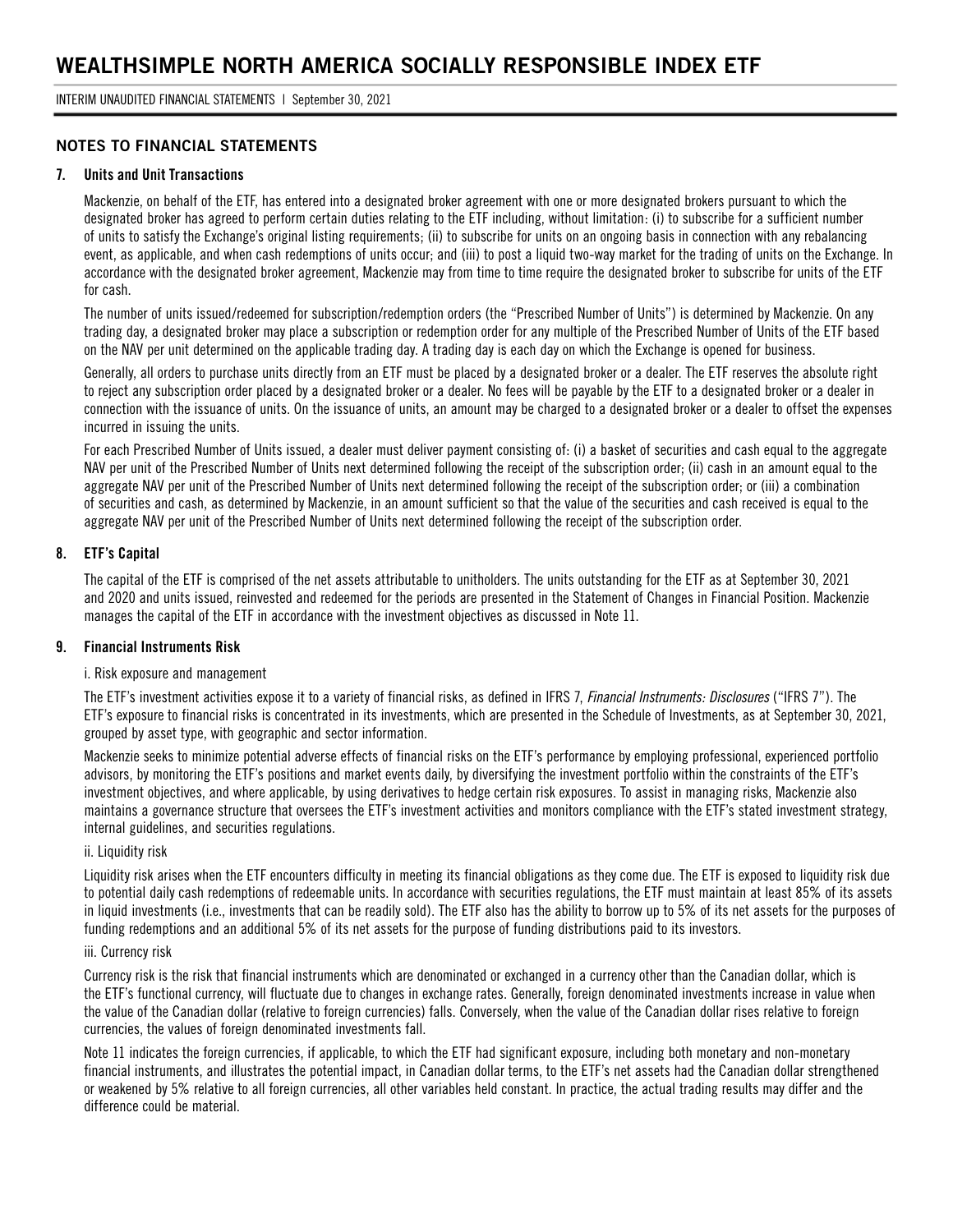#### **NOTES TO FINANCIAL STATEMENTS**

#### **9. Financial Instruments Risk (cont'd)**

#### iii. Currency risk (cont'd)

The ETF's sensitivity to currency risk illustrated in Note 11 includes potential indirect impacts from underlying ETFs in which the ETF invests, and/ or derivative contracts including forward currency contracts. Other financial assets and liabilities (including dividends and interest receivable, and receivables/payables for investments sold/purchased) that are denominated in foreign currencies do not expose the ETF to significant currency risk.

#### iv. Interest rate risk

Interest rate risk arises on interest-bearing financial instruments. The ETF is exposed to the risk that the value of interest-bearing financial instruments will fluctuate due to changes in the prevailing levels of market interest rates. Generally, these securities increase in value when interest rates fall and decrease in value when interest rates rise.

If significant, Note 11 summarizes the ETF's interest-bearing financial instruments by remaining term to maturity and illustrates the potential impact to the ETF's net assets had prevailing interest rates increased or decreased by 1%, assuming a parallel shift in the yield curve, all other variables held constant. The ETF's sensitivity to interest rate changes was estimated using weighted average duration. In practice, the actual trading results may differ and the difference could be material.

The ETF's sensitivity to interest rate risk illustrated in Note 11 includes potential indirect impacts from underlying ETFs in which the ETF invests, and/or derivative contracts. Cash and cash equivalents and other money market instruments are short term in nature and are not generally subject to significant amounts of interest rate risk.

#### v. Other price risk

Other price risk is the risk that the value of financial instruments will fluctuate as a result of changes in market prices (other than those arising from interest rate risk or currency risk), whether caused by factors specific to an individual investment, its issuer, or all factors affecting all instruments traded in a market or market segment. All investments present a risk of loss of capital. This risk is managed through a careful selection of investments and other financial instruments within the parameters of the investment strategies. Except for certain derivative contracts, the maximum risk resulting from financial instruments is equivalent to their fair value. The maximum risk of loss on certain derivative contracts such as forwards, swaps, and futures contracts is equal to their notional values. In the case of written call (put) options and short futures contracts, the loss to the ETF continues to increase, theoretically without limit, as the fair value of the underlying interest increases (decreases). However, these instruments are generally used within the overall investment management process to manage the risk from the underlying investments and do not typically increase the overall risk of loss to the ETF. This risk is mitigated by ensuring that the ETF holds a combination of the underlying interest, cash cover and/or margin that is equal to or greater than the value of the derivative contract.

Other price risk typically arises from exposure to equity and commodity securities. If significant, Note 11 illustrates the potential increase or decrease in the ETF's net assets, had the prices on the respective exchanges for these securities increased or decreased by 10%, all other variables held constant. In practice, the actual trading results may differ and the difference could be material.

The ETF's sensitivity to other price risk illustrated in Note 11 includes potential indirect impacts from underlying ETFs in which the ETF invests, and/ or derivative contracts.

#### vi. Credit risk

Credit risk is the risk that a counterparty to a financial instrument will fail to discharge an obligation or commitment that it has entered into with the ETF. Note 11 summarizes the ETF's exposure, if applicable and significant, to credit risk.

If presented, credit ratings and rating categories are based on ratings issued by a designated rating organization. Indirect exposure to credit risk may arise from fixed-income securities, such as bonds, held by underlying ETFs, if any. The fair value of debt securities includes consideration of the creditworthiness of the debt issuer.

To minimize the possibility of settlement default, securities are exchanged for payment simultaneously, where market practices permit, through the facilities of a central depository and/or clearing agency where customary.

The carrying amount of investments and other assets represents the maximum credit risk exposure as at the date of the Statement of Financial Position. The ETF may enter into securities lending transactions with counterparties and it may also be exposed to credit risk from the counterparties to the derivative instruments it may use. Credit risk associated with these transactions is considered minimal as all counterparties have a rating equivalent to a designated rating organization's credit rating of not less than A-1 (low) on their short-term debt and of A on their long-term debt, as applicable.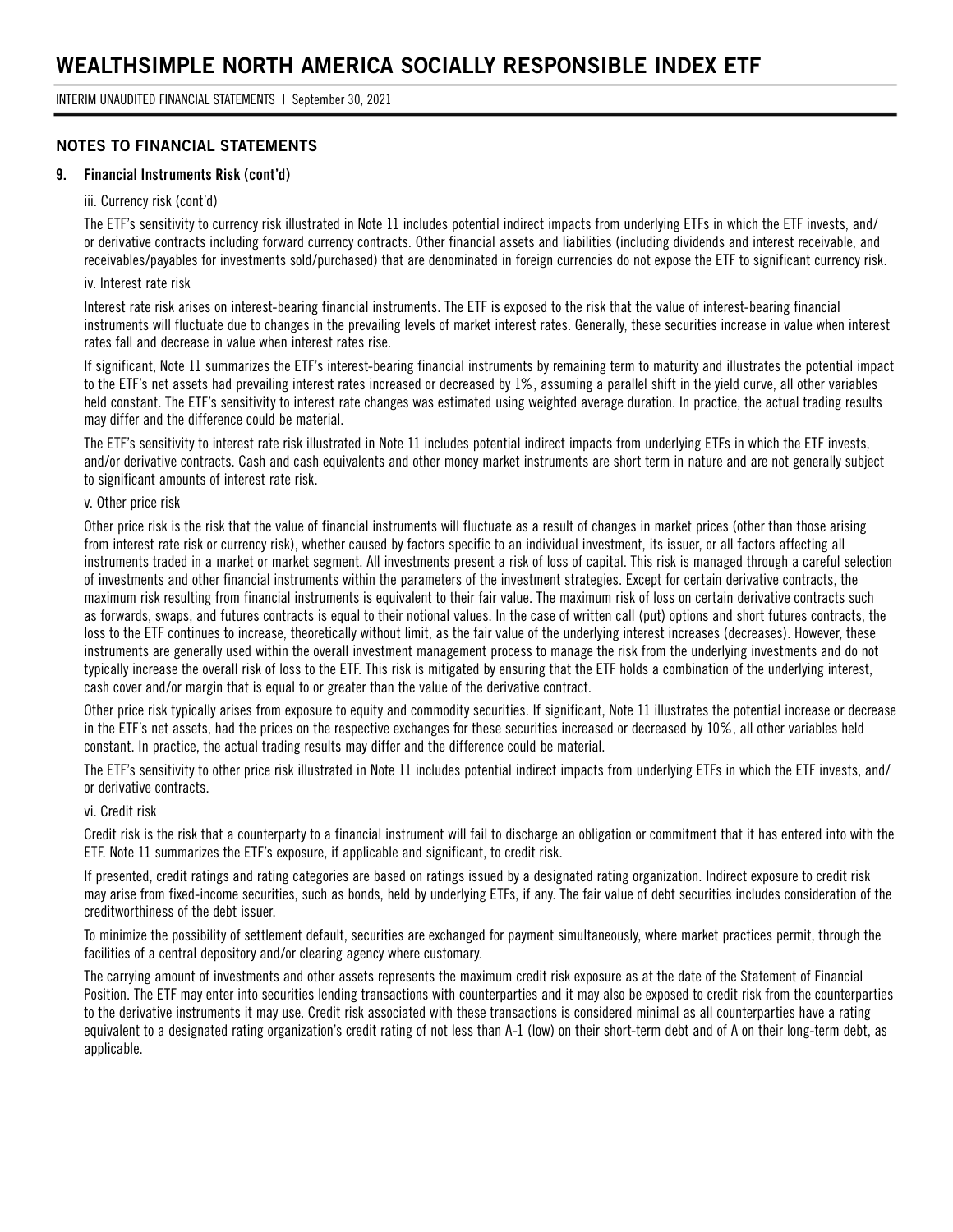#### **NOTES TO FINANCIAL STATEMENTS**

#### **9. Financial Instruments Risk (cont'd)**

vii. Underlying ETFs

The ETF may invest in underlying ETFs and may be indirectly exposed to currency risk, interest rate risk, other price risk and credit risk from fluctuations in the value of financial instruments held by the underlying ETFs. Note 11 summarizes the ETF's exposure, if applicable and significant, to these risks from underlying ETF.

#### **10. Other Information**

Abbreviations

Foreign currencies, if any, are presented in these financial statements using the following abbreviated currency codes:

| <b>Currency</b><br>Code | <b>Description</b>          | <b>Currency</b><br>Code | <b>Description</b>  | <b>Currency</b><br>Code | <b>Description</b>           |
|-------------------------|-----------------------------|-------------------------|---------------------|-------------------------|------------------------------|
| AUD                     | Australian dollars          | HKD                     | Hong Kong dollars   | <b>PKR</b>              | Pakistani rupee              |
| AED                     | United Arab Emirates Dirham | <b>HUF</b>              | Hungarian forint    | PLN                     | Polish zloty                 |
| <b>BRL</b>              | Brazilian real              | IDR                     | Indonesian rupiah   | QAR                     | Qatar Rial                   |
| CAD                     | Canadian dollars            | <b>ILS</b>              | Israeli shekel      | RON                     | Romanian leu                 |
| CHF                     | Swiss franc                 | <b>INR</b>              | Indian rupee        | <b>RUB</b>              | Russian ruble                |
| CKZ                     | Czech koruna                | <b>JPY</b>              | Japanese yen        | <b>SAR</b>              | Saudi riyal                  |
| <b>CLP</b>              | Chilean peso                | KOR                     | South Korean won    | <b>SEK</b>              | Swedish krona                |
| CNY                     | Chinese yuan                | MXN                     | Mexican peso        | SGD                     | Singapore dollars            |
| <b>COP</b>              | Colombian peso              | <b>MYR</b>              | Malaysian ringgit   | THB                     | Thailand baht                |
| CZK                     | Czech koruna                | <b>NGN</b>              | Nigerian naira      | TRL                     | Turkish lira                 |
| DKK                     | Danish krone                | NOK                     | Norwegian krona     | USD                     | <b>United States dollars</b> |
| <b>EGP</b>              | Egyptian pound              | NTD                     | New Taiwan dollar   | VND                     | Vietnamese dong              |
| EUR                     | Euro                        | NZD                     | New Zealand dollars | ZAR                     | South African rand           |
| <b>GBP</b>              | United Kingdom pounds       | <b>PEN</b>              | Peruvian nuevo sol  | ZMW                     | Zambian kwacha               |
| <b>GHS</b>              | Ghana Cedi                  | <b>PHP</b>              | Philippine peso     |                         |                              |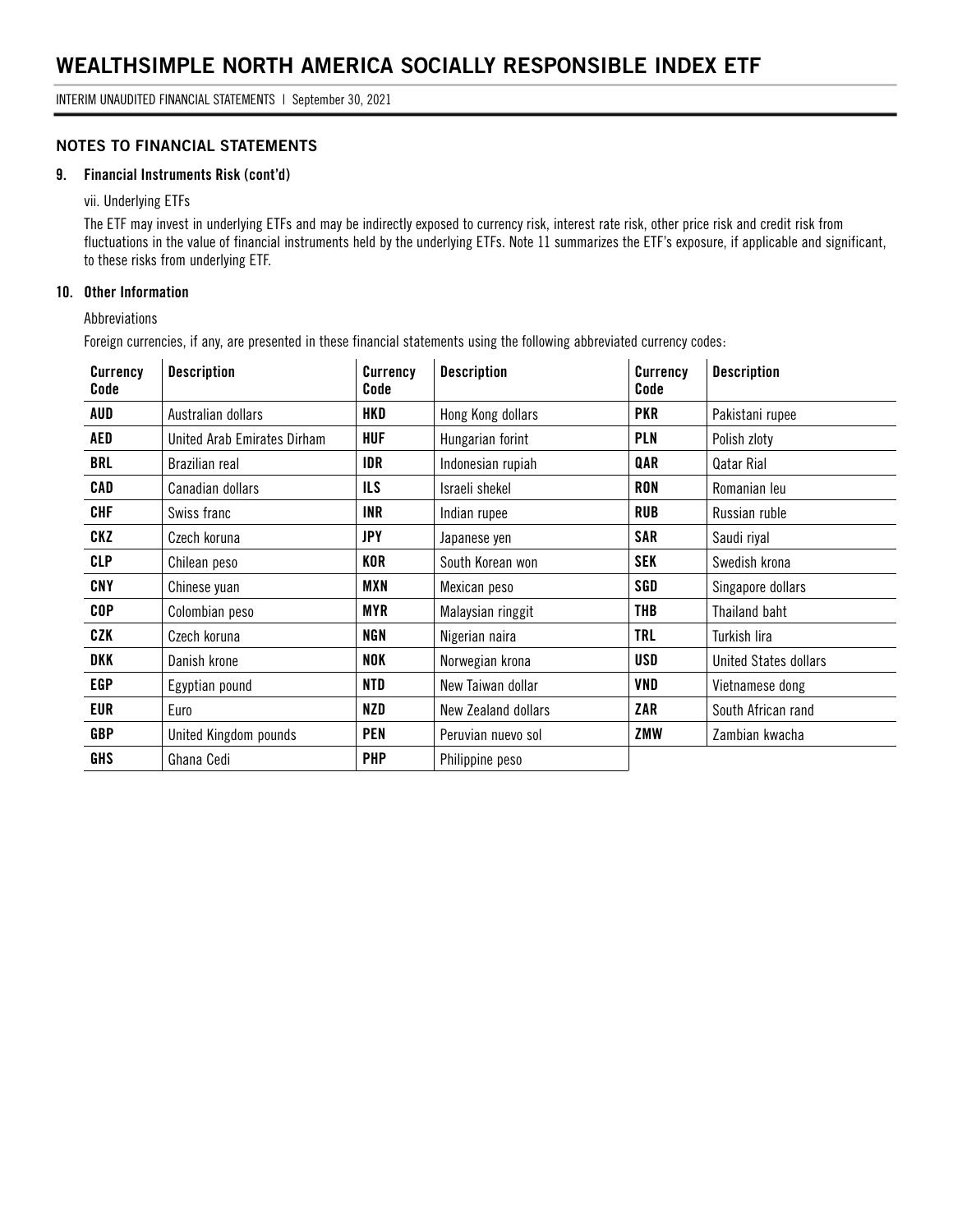INTERIM UNAUDITED FINANCIAL STATEMENTS | September 30, 2021

#### **NOTES TO FINANCIAL STATEMENTS**

- **11. ETF Specific Information** *(in '000, except for (a))*
- (a) ETF Formation and Series Information

Date of Formation April 21, 2020

The ETF may issue an unlimited number of units. The number of issued and outstanding units is disclosed in the Statements of Changes in Financial Position.

Series E units were listed on the TSX under the symbol WSRI. The closing market price, or the midpoint of the bid and ask prices in the absence of a closing market price, at September 30, 2021 was \$32.30 (March 31, 2021 – \$30.02).

The management fee rate for Series E units is 0.20%.

As at September 30, 2021, the ETF's NAV per unit was \$32.07 (March 31, 2021 – \$29.98) and its Net Assets per unit calculated in accordance with IFRS was \$32.07 (March 31, 2021 – \$29.98).

(b) Loss Carryforwards

As at the last taxation year-end, there were no capital and non-capital losses available to carry forward for tax purposes.

(c) Securities Lending

As at September 30, 2021 and March 31, 2021, the ETF did not have any open securities lending, repurchase or reverse repurchase transactions.

(d) Offsetting of Financial Assets and Liabilities

As at September 30, 2021 and March 31, 2021, there were no amounts subject to offsetting.

(e) Risks Associated with Financial Instruments

#### *i. Risk exposure and management*

The ETF seeks to replicate, to the extent reasonably possible and before fees and expenses, the performance of the Solactive Wealthsimple North America Socially Responsible Factor Index, or any successor thereto. It invests primarily in Canadian and U.S. equity securities with the goal of achieving diversified exposure to companies that do not violate commonly held social and environmental values.

#### *ii. Currency risk*

The table below summarizes the ETF's exposure to currency risk.

|                 | September 30, 2021         |                                                             |                                                 |                       |  |  |
|-----------------|----------------------------|-------------------------------------------------------------|-------------------------------------------------|-----------------------|--|--|
| Currency        | <b>Investments</b><br>(\$) | Cash and<br><b>Short-Term</b><br><b>Investments</b><br>(\$) | <b>Derivative</b><br><b>Instruments</b><br>(\$) | Net Exposure*<br>(\$) |  |  |
| <b>USD</b>      | 376,977                    | 27                                                          |                                                 | 377,004               |  |  |
| Total           | 376,977                    | 27                                                          |                                                 | 377,004               |  |  |
| % of Net Assets | 84.0                       |                                                             |                                                 | 84.0                  |  |  |

|                 | March 31, 2021             |                                                             |                                                 |                       |  |  |
|-----------------|----------------------------|-------------------------------------------------------------|-------------------------------------------------|-----------------------|--|--|
| Currency        | <b>Investments</b><br>(\$) | Cash and<br><b>Short-Term</b><br><b>Investments</b><br>(\$) | <b>Derivative</b><br><b>Instruments</b><br>(\$) | Net Exposure*<br>(\$) |  |  |
| <b>USD</b>      | 294,822                    | 32                                                          |                                                 | 294,854               |  |  |
| Total           | 294,822                    | 32                                                          |                                                 | 294,854               |  |  |
| % of Net Assets | 84.8                       |                                                             |                                                 | 84.8                  |  |  |

\* Includes both monetary and non-monetary financial instruments

As at September 30, 2021, had the Canadian dollar increased or decreased by 5% relative to all foreign currencies, with all other variables held constant, net assets would have increased or decreased by approximately \$18,850 or 4.2% of total net assets (March 31, 2021 – \$14,743 or 4.2%). In practice, the actual trading results may differ and the difference could be material.